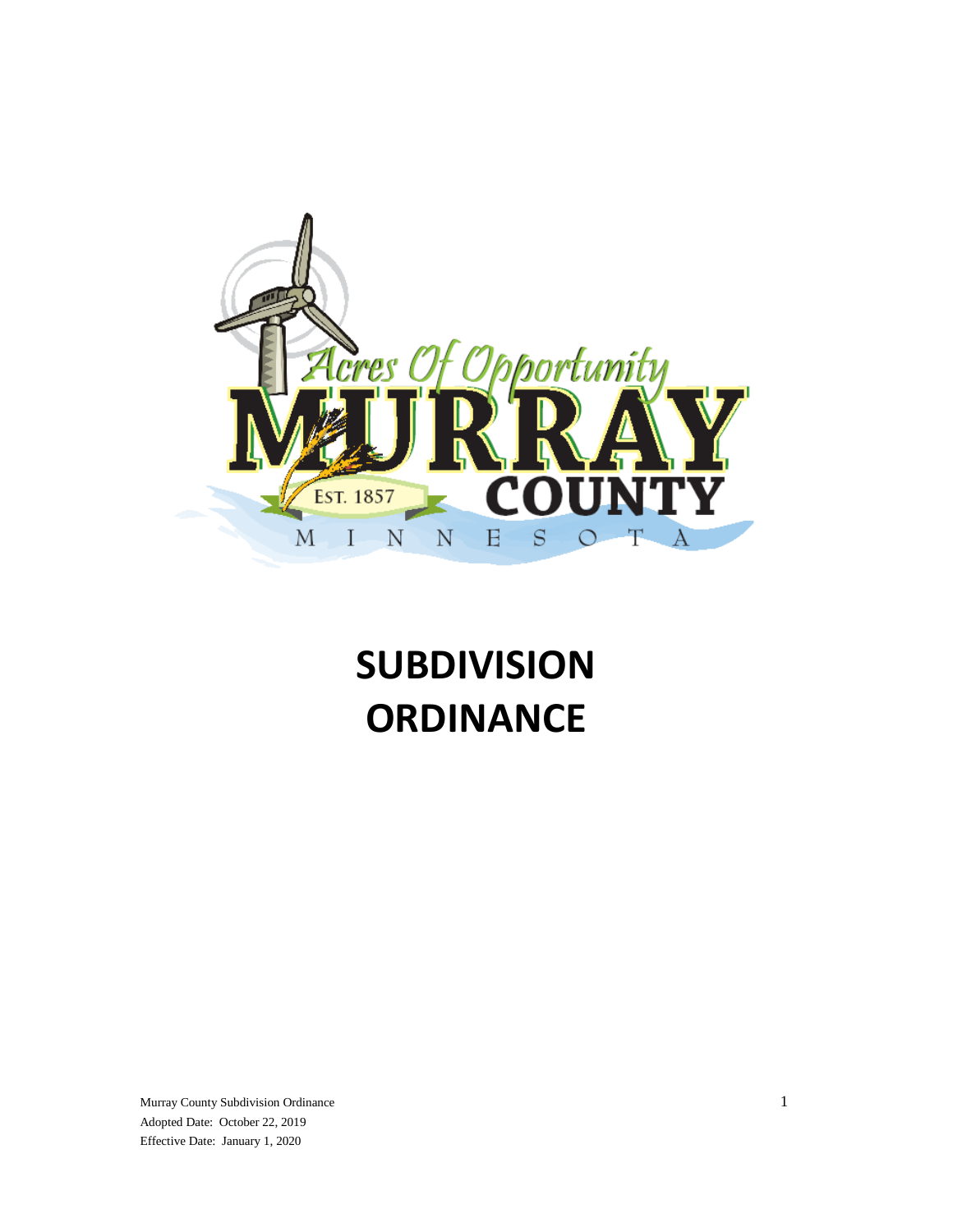Table of Contents

|  |  | SECTION 108. RESTRICTIONS ON LAND USE PERMITS, ACCEPTANCE AND          |  |  |  |
|--|--|------------------------------------------------------------------------|--|--|--|
|  |  |                                                                        |  |  |  |
|  |  | SECTION 110. COMPREHENSIVE PLAN, ZONING ORDINANCE, AND OFFICIAL MAP  6 |  |  |  |
|  |  |                                                                        |  |  |  |
|  |  |                                                                        |  |  |  |
|  |  |                                                                        |  |  |  |
|  |  |                                                                        |  |  |  |
|  |  |                                                                        |  |  |  |
|  |  |                                                                        |  |  |  |
|  |  |                                                                        |  |  |  |
|  |  |                                                                        |  |  |  |
|  |  | SECTION 302. MINOR ADMINISTRATIVE SUBDIVISION PROCEDURES  11           |  |  |  |
|  |  |                                                                        |  |  |  |
|  |  |                                                                        |  |  |  |
|  |  |                                                                        |  |  |  |
|  |  |                                                                        |  |  |  |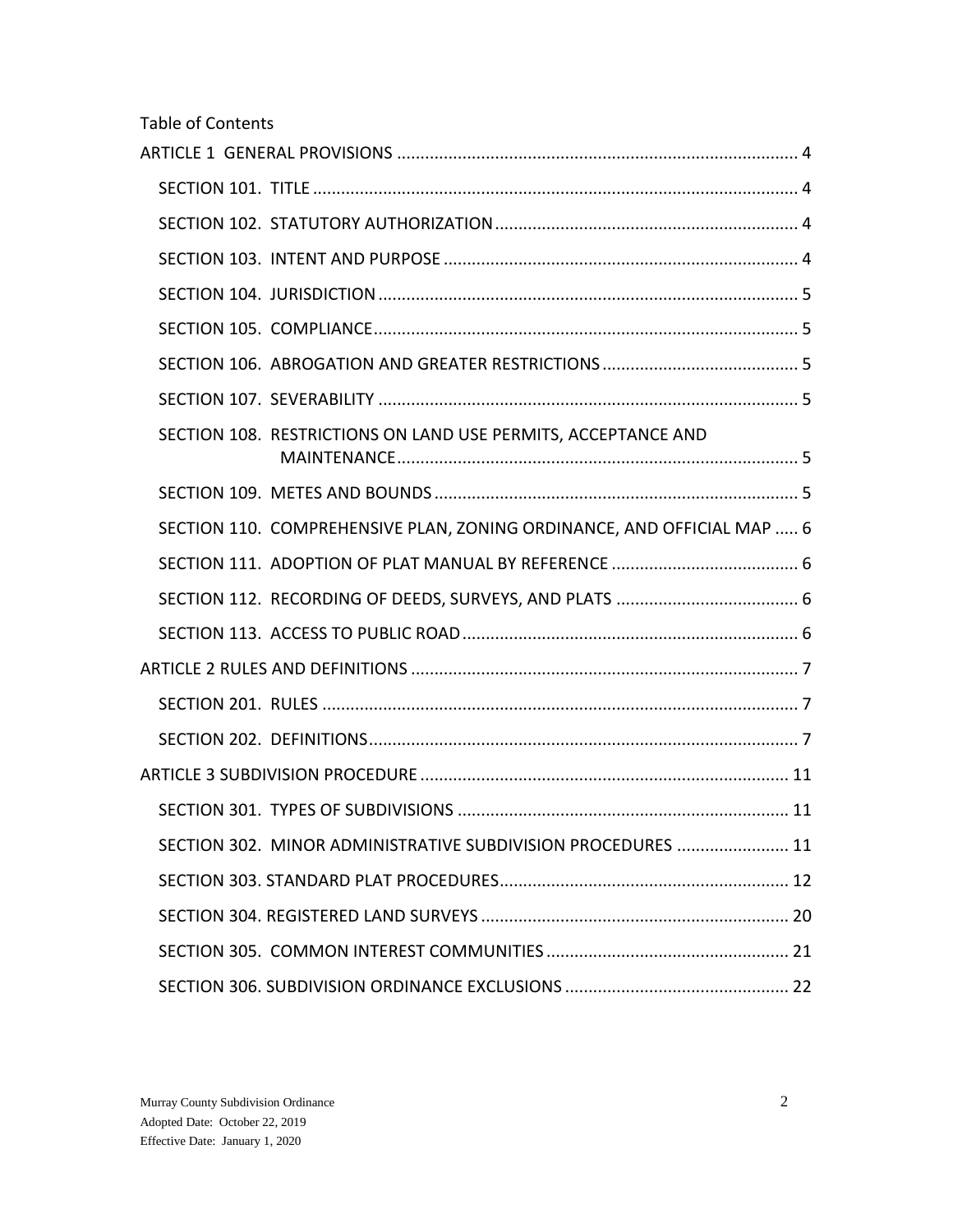| SECTION 404. ROAD, 911 ADDRESS, AND TRAFFIC CONTROL SIGN STANDARDS  25 |  |  |  |  |
|------------------------------------------------------------------------|--|--|--|--|
|                                                                        |  |  |  |  |
|                                                                        |  |  |  |  |
|                                                                        |  |  |  |  |
|                                                                        |  |  |  |  |
|                                                                        |  |  |  |  |
|                                                                        |  |  |  |  |
| SECTION 502. DEVELOPMENT AGREEMENT, FINANCING, AND WARRANTY            |  |  |  |  |
|                                                                        |  |  |  |  |
|                                                                        |  |  |  |  |
|                                                                        |  |  |  |  |
|                                                                        |  |  |  |  |
|                                                                        |  |  |  |  |
|                                                                        |  |  |  |  |
|                                                                        |  |  |  |  |
|                                                                        |  |  |  |  |
|                                                                        |  |  |  |  |
|                                                                        |  |  |  |  |
|                                                                        |  |  |  |  |
|                                                                        |  |  |  |  |
|                                                                        |  |  |  |  |
|                                                                        |  |  |  |  |
|                                                                        |  |  |  |  |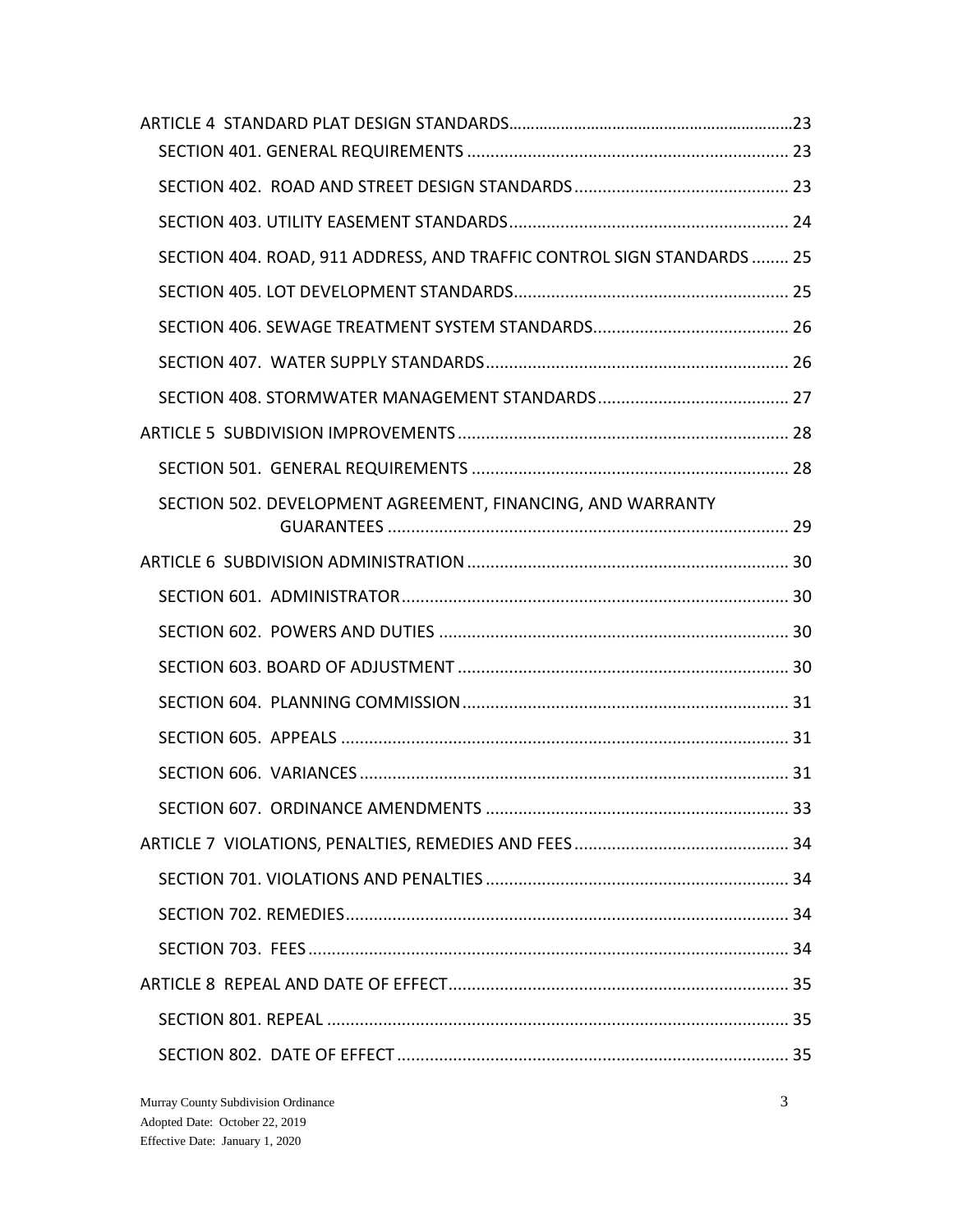## <span id="page-3-0"></span>**ARTICLE 1 GENERAL PROVISIONS**

#### <span id="page-3-1"></span>SECTION 101. TITLE

This ordinance shall be known as the Murray County Subdivision Ordinance, and will be referred to herein as "this Ordinance".

### <span id="page-3-2"></span>SECTION 102. STATUTORY AUTHORIZATION

This Ordinance is adopted pursuant to the authorization and policies contained in Minnesota Statutes, Chapter 394; Minnesota Statutes, Chapter 505; Minnesota Statutes, Chapter 508; and Minnesota Statutes, Chapter 515B; or successor statutes.

#### <span id="page-3-3"></span>SECTION 103. INTENT AND PURPOSE

This Ordinance is adopted for the purposes of:

- 1. Regulating the subdivision of land in Murray County, Minnesota.
- 2. Protecting and providing for the public health, safety, and general welfare of the County.
- 3. Promoting and providing for the orderly, economic, and sound development of all land within Murray County, outside the incorporated limits of municipalities, except those areas in Section 1214.2 of the Murray County Zoning Ordinance.
- 4. Establishing reasonable design standards and procedures for subdivisions and resubdivisions to insure proper legal descriptions and monumenting of subdivided land.
- 5. Guiding development in order to provide adequate transportation, sewer and water, and other public services.
- 6. Protecting the natural beauty and topography of the County and to insure appropriate development with regard to these natural features.
- 7. Encouraging the wise use and management of natural resources throughout the County including preventing erosion and providing for adequate drainage and stormwater management.
- 8. This Ordinance implements the following Murray County Comprehensive Plan goals:
	- A. An adequate Transportation System is Provided Composed of Highways, Increased Public Transit and Aviation. (Goal E.4)
	- B. A Safe Transportation Network for All Uses. (Goal E.5)
	- C. New Development Occurs within Municipalities and Designated Areas as Specified in the Land Use Plan. (Goal F.4)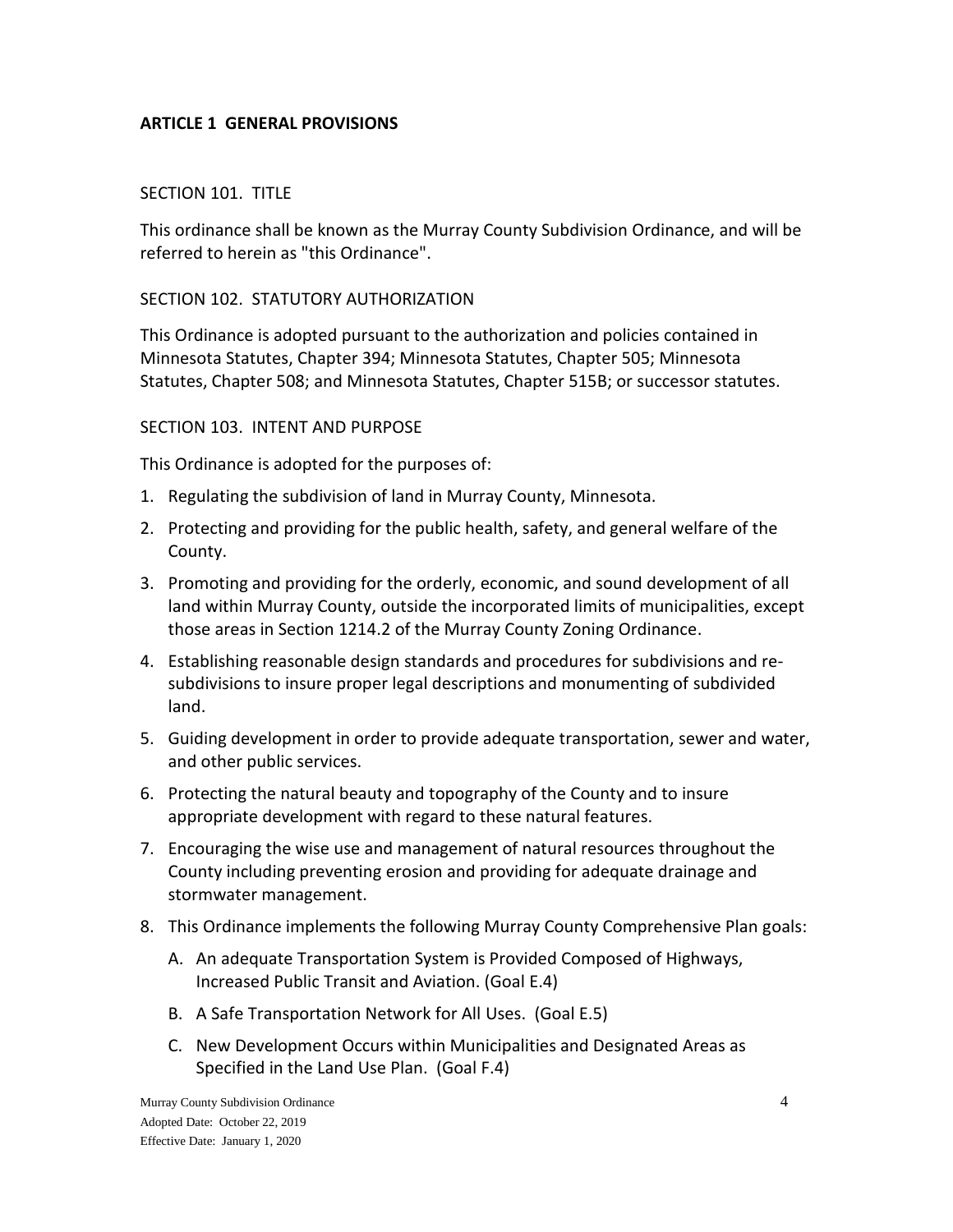## <span id="page-4-0"></span>SECTION 104. JURISDICTION

The provisions of this Ordinance shall apply to all areas of Murray County, Minnesota:

- 1. Except areas within the incorporated limits of any city, however organized, except as provided by law, and except those areas in Article 12, Section 1214.2 of the Murray County Zoning Ordinance; and
- 2. Except as otherwise provided by law.

#### <span id="page-4-1"></span>SECTION 105. COMPLIANCE

- 1. The subdivision of all land within Murray County shall be subject to the provisions of this Ordinance; or any successor ordinance, unless otherwise exempted by the provisions of Section 104 of this Ordinance, or successor ordinance.
- 2. Any parcel of land, either platted or unplatted, that has been combined for tax purposes, or for any other reason, shall not be reseparated without approval in the manner prescribed in this Ordinance.

#### <span id="page-4-2"></span>SECTION 106. ABROGATION AND GREATER RESTRICTIONS

It is not intended by this Ordinance to repeal, abrogate or impair any existing easements, covenants or deed restrictions. However, where this Ordinance or any successor ordinance imposes greater restrictions, the provisions of this Ordinance, or such successor ordinance shall prevail.

#### <span id="page-4-3"></span>SECTION 107. SEVERABILITY

If any Article, Section, Subdivision, provision or portion of this Ordinance, or successor ordinance is adjudged unconstitutional or invalid by a court of competent jurisdiction, the remainder of this Ordinance, or successor ordinance shall not be affected thereby.

#### <span id="page-4-4"></span>SECTION 108. RESTRICTIONS ON LAND USE PERMITS, ACCEPTANCE AND MAINTENANCE

A land use permit shall not be issued for any structure on any lot in a subdivision that has not received final approval pursuant to this Ordinance. No improvements shall be installed unless the final plat is approved.

#### <span id="page-4-5"></span>SECTION 109. METES AND BOUNDS

Except as otherwise provided in this Ordinance, no land shall be subdivided by Metes and Bounds description.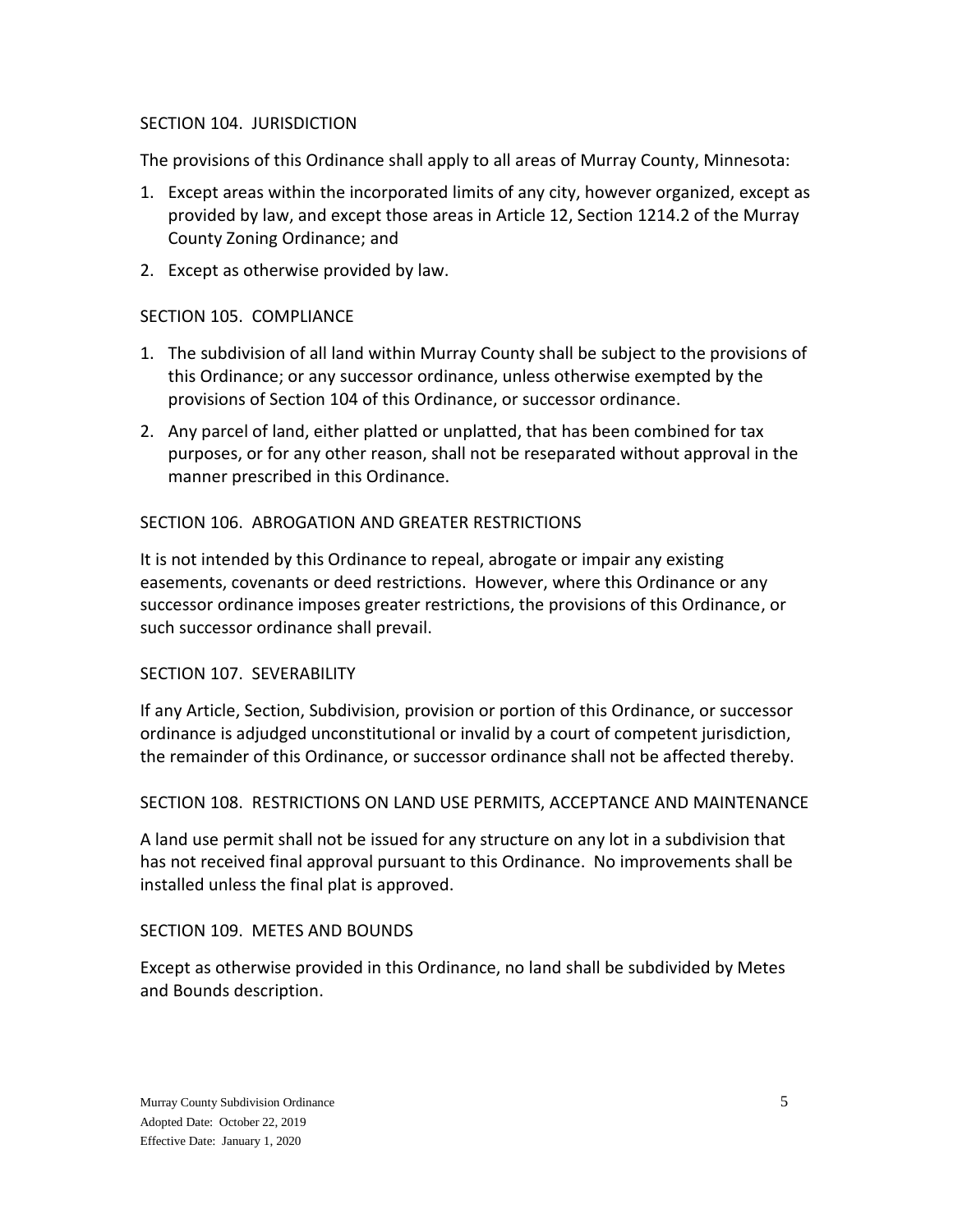## <span id="page-5-0"></span>SECTION 110. COMPREHENSIVE PLAN, ZONING ORDINANCE, AND OFFICIAL MAP

No subdivision of land shall conflict with the goals and policies of the Murray County Comprehensive Land Use Plan or any provisions of the Murray County Zoning Ordinance or the Official Murray County Zoning Map.

## <span id="page-5-1"></span>SECTION 111. ADOPTION OF PLAT MANUAL BY REFERENCE

The Minnesota Society of Professional Surveyors' and the Minnesota Association of County Surveyors' "Manual of Guidelines for Platting in Minnesota" dated December 2009, or successor manual, is hereby adopted by reference as though a part of this Ordinance.

## <span id="page-5-2"></span>SECTION 112. RECORDING OF DEEDS, SURVEYS, AND PLATS

No subdivision of land, survey, or plat shall be recorded in the Murray County Recorder's office or have any validity unless the subdivision has been prepared, approved, and acknowledged in accordance with the provisions of this Ordinance.

## <span id="page-5-3"></span>SECTION 113. ACCESS TO PUBLIC ROAD

All lots subdivided pursuant to this Ordinance shall have legal access to a public road.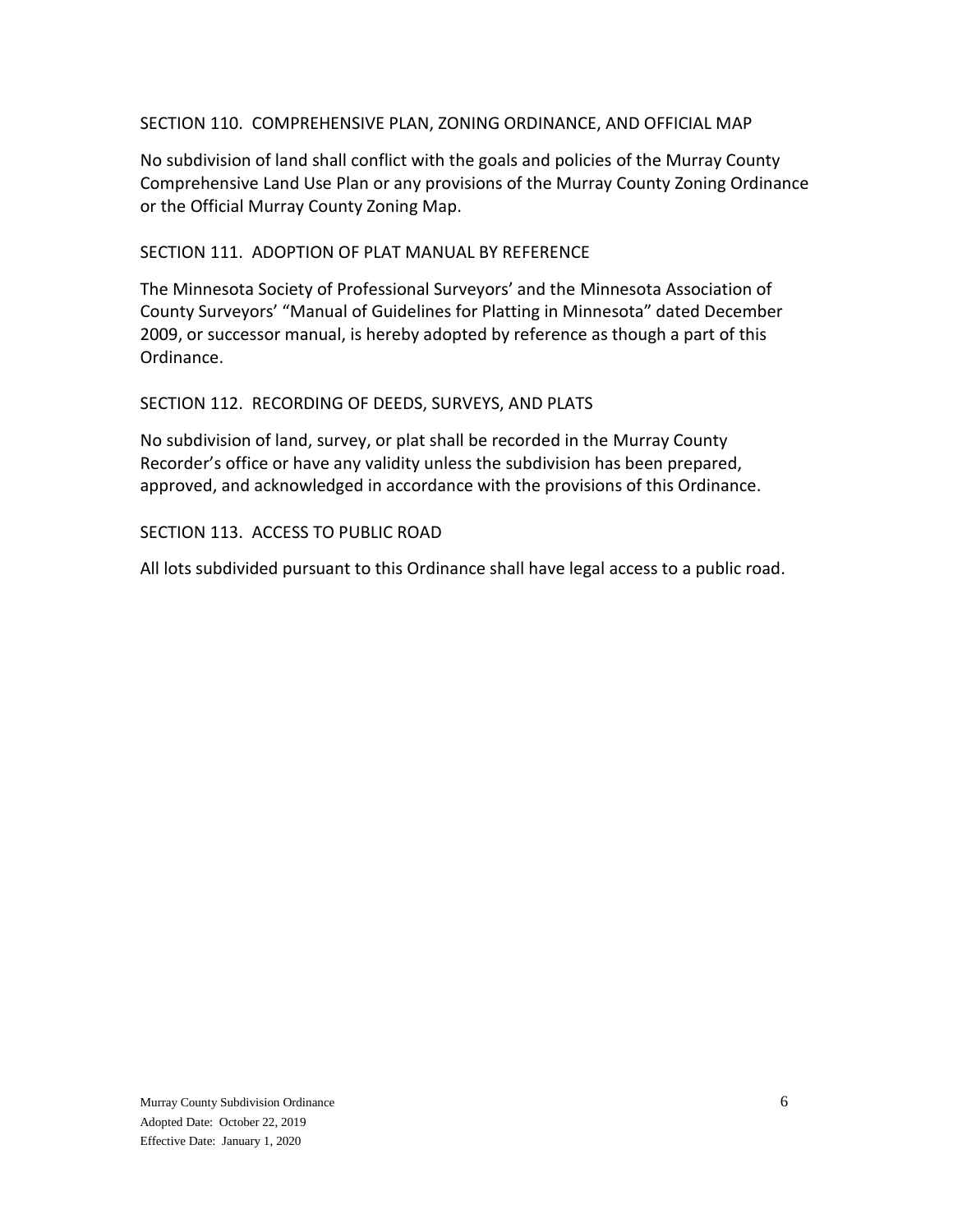## <span id="page-6-0"></span>**ARTICLE 2 RULES AND DEFINITIONS**

#### <span id="page-6-1"></span>SECTION 201. RULES

For the purpose of this Ordinance, the terms defined herein shall have the meanings hereafter given them. Additionally, certain terms or words used herein shall be interpreted as follows:

- 1. The terms "must" and "shall" are mandatory and not discretionary; the term "may" is permissive.
- 2. The term "person" includes a firm, association, partnership, company, corporation, any individual, joint stock association or body politic and includes any trustee, receiver, assignee or other similar representative thereof.
- 3. Terms used in the present tense shall include the future; and terms used in the singular shall include the plural and the plural the singular.
- 4. Terms shall be given their plain and ordinary meaning if not defined herein or in the Murray County Zoning Ordinance.

#### <span id="page-6-2"></span>SECTION 202. DEFINITIONS

- **1. Access.** The way in which a lot is entered or approached from a public right-of-way.
- **2. Alley.** A public right-of-way which affords a secondary means of access to abutting property.
- **3. Block.** An area of land within a subdivision that is entirely bounded by roads, walkways, parks, and outlots, or by roads and the exterior boundary or boundaries of the subdivision or a combination of the above with a river or lake.
- **4. Board.** The Murray County Board of Commissioners.
- **5. Buildable Lot Area.** The contiguous area of a lot which is sufficient in area and physically capable of accommodating the construction of sewage treatment systems, buildings, and driveways, while still providing adequate setbacks. Land located below the delineation line of a delineated wetland cannot be included in calculating the buildable lot area.
- **6. Building Setback Line.** A line parallel to a lot line or the ordinary high water level at the required setback beyond which a structure may not extend.
- **7. Certificate of Survey.** A land survey prepared by a land surveyor registered in the State of Minnesota that precisely describes areas, dimensions and locations of parcels or a parcel, with a certification that the information on the land survey is accurate, as specified in Chapter 505 of Minnesota Statutes.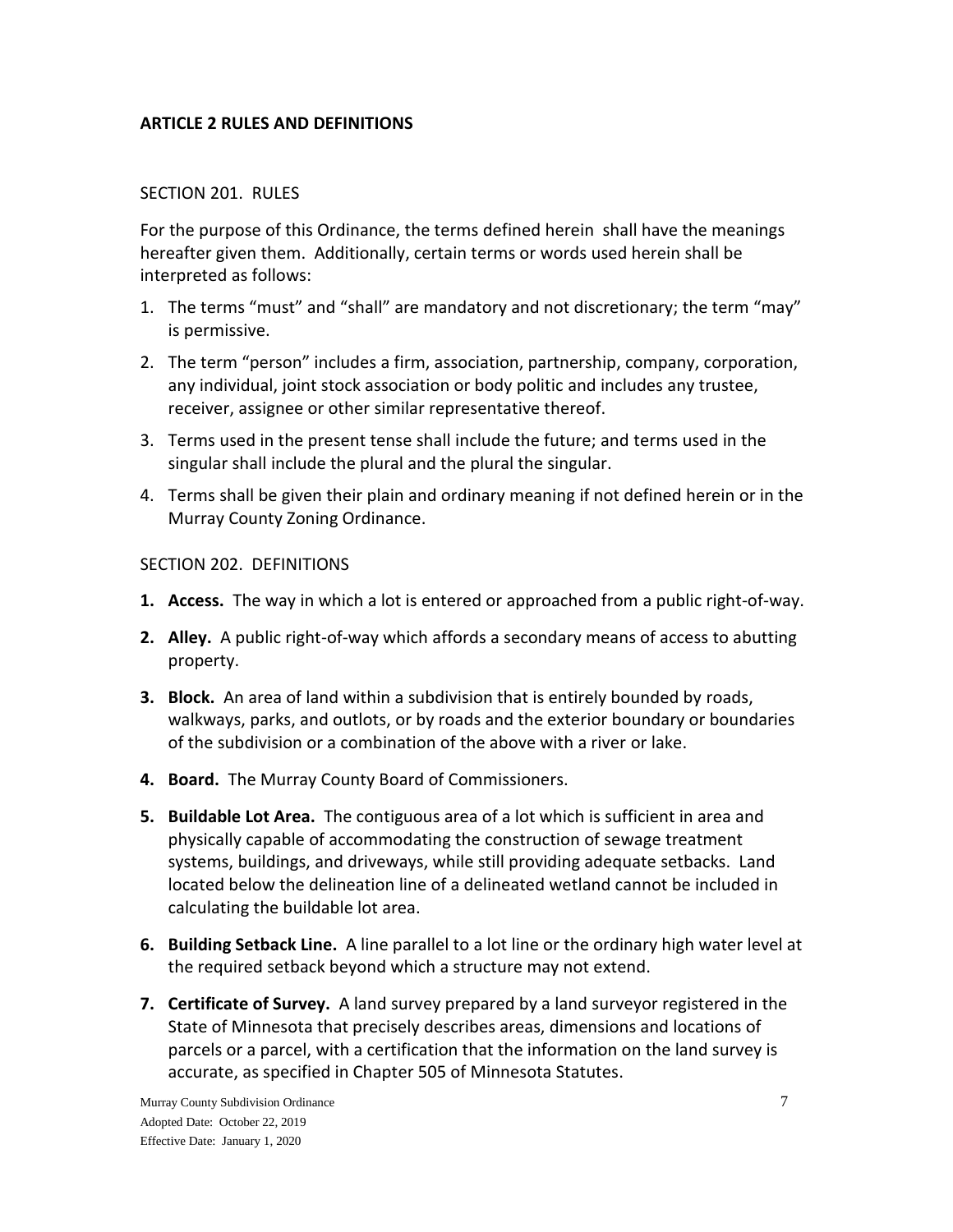- **8. Comprehensive Plan.** The Murray County Comprehensive Land Use Plan, as adopted and amended by the Board.
- **9. Conservation Subdivision.** A method of subdivision characterized by common open space and clustered compact lots, with the purpose of creating greater community value through open space amentities for homeowners and protection of natural resources. Site designs incorporate standards of low impact development, such as the use of private roads, preservation of trees, shoreline, unique resources, and scenic vistas.
- **10. County.** Murray County, Minnesota.
- **11. County Engineer.** The Murray County Highway Engineer.
- **12. County Planning Commission.** The Murray County Planning Commission.
- **13. Department.** The Murray County Environmental Services Office.
- **14. Design Standards.** The specifications to land owners or subdividers for the preparation of plats, both preliminary and final, indicating among other things, the optimum, minimum or maximum dimensions of such items as rights-of-way, blocks, easements and lots.
- **15. Easement.** The right of a person, government agency or public utility company to use public or private land, owned by another, for a specific purpose.
- **16. Government Lot.** The fractional part of a section (public land survey) protracted by office procedures from field notes and designated by boundary limits, area and number (not always) on the township plat. A typical U.S. patent description could be: "Government Lot 1, Section 2, T108N, R40W of the 5<sup>th</sup> Principal Meridian".
- **17. Lot, Parcel, or Tract.** An area of land designated by metes and bounds, registered land survey, plat or other accepted means, and separated from other parcels or portions by said description for the purpose of sale, lease, transfer or separation thereof.
- **18. Lot, Parcel, or Tract of Record.** Any lot, parcel or tract that was recorded by deed or filed as a separate lot, parcel or tract in the Office of the County Recorder on or before the effective date of this Ordinance.
- **19. Major Subdivision.** A standard plat that does not qualify as a minor subdivision.
- **20. Metes and Bounds.** A description of real propoerty which is not described by reference to a lot or block shown on a recorded plat, but is defined by starting at a known point and describing, in sequence the lines forming the boundaries of the property.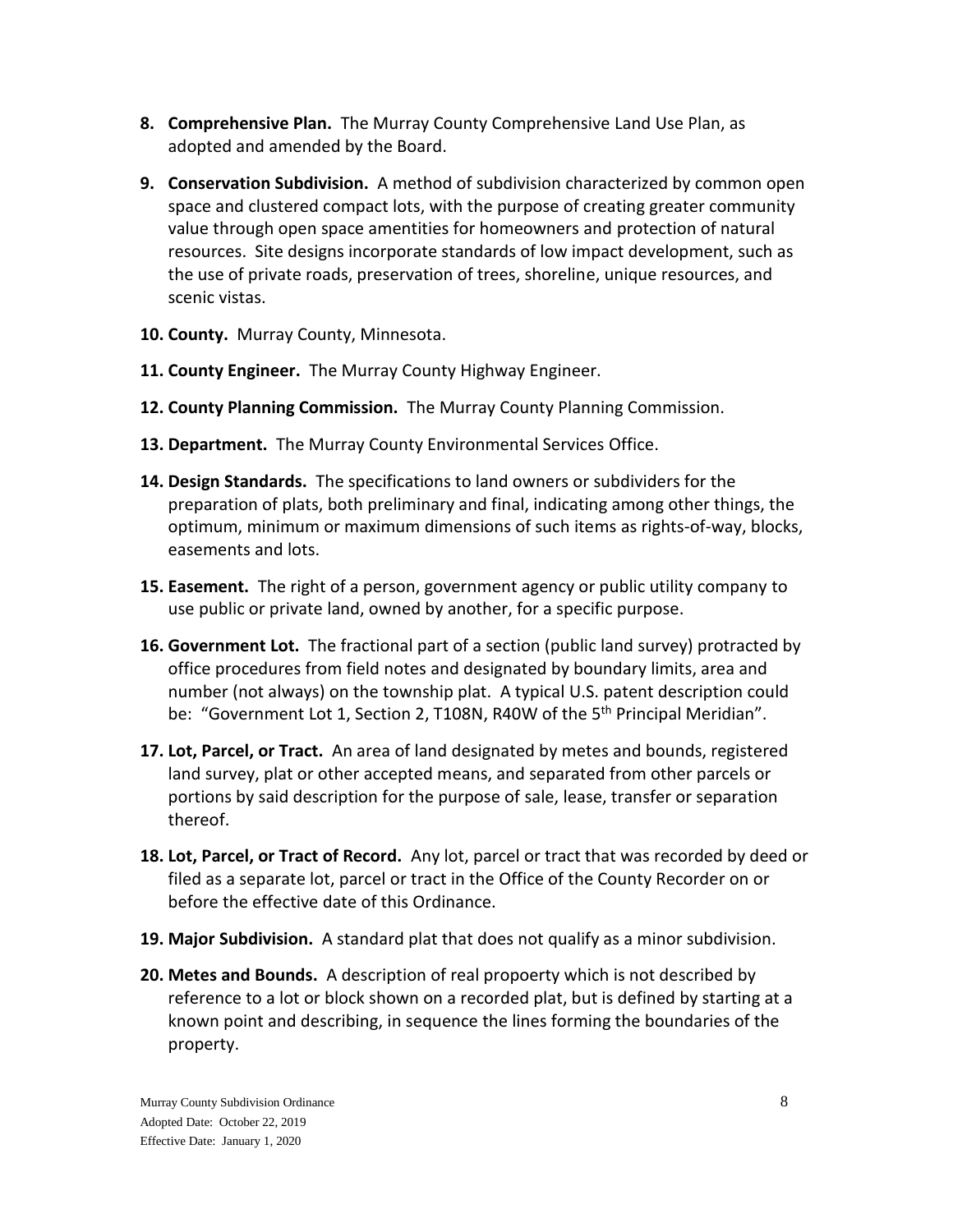- **21. Minor Administrative Subdivision.** A standard plat containing no more than one (1) additional lot intended for building site density, a plat that only delineates existing parcels, or the combination of two (2), but less than four (4) lots into fewer lots. All resulting lots must meet the minimum lot size and area requirements listed in the applicable zoning district regulations.
- **22. Outlot.** Land shown on a plat that may be deemed un-buildable because of topography or soils or land that is a remnant either too small or odd shaped for development.
- **23. Plat.** The drawing or map of a subdivision, depicting the location and boundaries of lots, blocks, outlots, parks, and public ways, prepared for filing of record pursuant to Minnesota Statutes, Chapter 505; or successor statutes, and containing all elements and requirements set forth in all official controls adopted by the County pursuant to Minnesota Statutes, Chapters 394 and 505; or successor statutes.
- **24. Plat, Final.** A drawing or map of subdivision meeting all requirements of the County and in such form as required by the County for purposes of recording.
- **25. Plat, Preliminary.** The preliminary drawing or map, prepared by a Licensed Land Surveyor, indicating the proposed layout of the subdivision to be submitted to the Planning Commission for its consideration.
- **26. Protective Covenants.** Contracts made between private parties as to the manner in which land may be used, with the view to protecting and preserving the physical and economic integrity of any given area.
- **27. Rectangular System.** A system that divides land into rectangular tracts and rectangular measure is in terms of acres. E.g. The location and acreage of the land is in such terms such as N1/2 (North one-half), SE1/4 (Southeast one-quarter), eighty (80) acres.
- **28. Registered Land Survey.** Surveys performed for the identification of registered (Torrens) lands in accordance with the requirements of Minnesota Statutes, Chapter 508; or successor statutes. Registered Land Surveys are not plats, are not signed by landowners and may not dedicate public rights.
- **29. Resubdivision.** Any change in a recorded major subdivision plat that affects any street rights-of-way layout in the subdivision or area reserved thereon for public use or exceeds the number of lots allowed in a minor subdivision.
- **30. Road.** A public right-of-way affording primary access by pedestrians and vehicles to abutting properties, whether designated as a drive, easement, avenue, street, highway, thoroughfare, parkway, road, avenue, boulevard, cartway, place or however otherwise designated.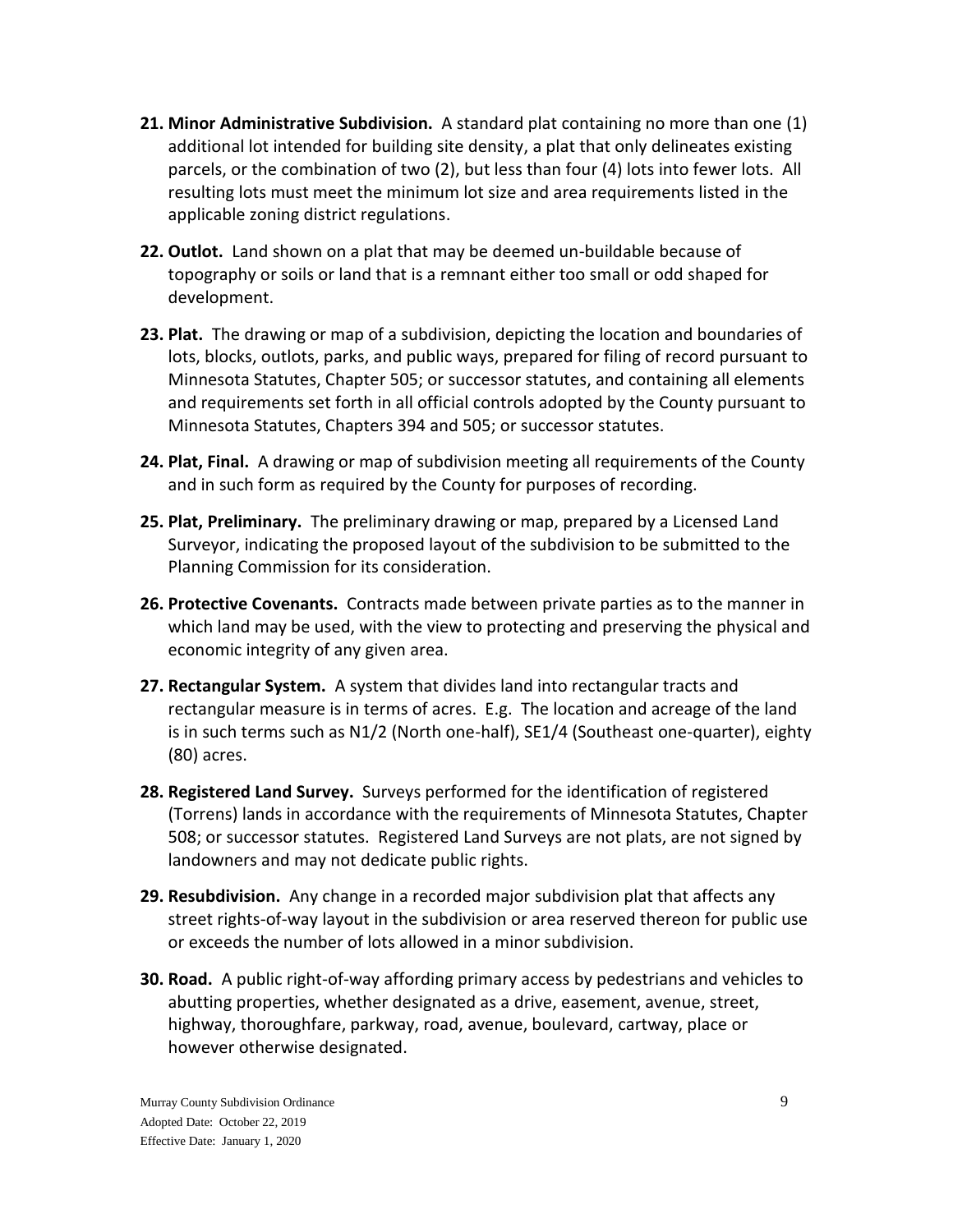- **31. Road, Authority.** The Commissioner, as to trunk highways; the county board, as to county state-aid highways; the town board, as to town roads; and the governing bodies of cities when the governing bodies or city streets are specifically mentioned, or any of their designated representatives.
- **32. Road, Cul-de-sac.** A minor street or road with only one (1) outlet and having an appropriate terminal for the safe and convenient reversal of traffic movement.
- **33. Road, Right of Way Width.** The shortest distance between line of lots delineating the road right-of-way.
- **34. Subdivider.** Any individual firm, association, syndicate, partnership, corporation, trust or other legal entity having sufficient propriety interest in the land sought to be subdivided to commence and maintain proceedings to subdivide the same under this Ordinance.
- **35. Subdivision.** Any land which is divided or proposed to be divided into two (2) or more lots, parcels, tracts, sites, units or interests for the purpose of development, offer, sale or lease. Subdivision includes resubdivision and any new or expansion of public rights of way.
- **36. Zoning Administrator.** The person duly appointed by the Board and charged with the enforcement of this Ordinance or his/her authorized representative.
- **37. Zoning Ordinance.** The Murray County Zoning Ordinance, as adopted and amended.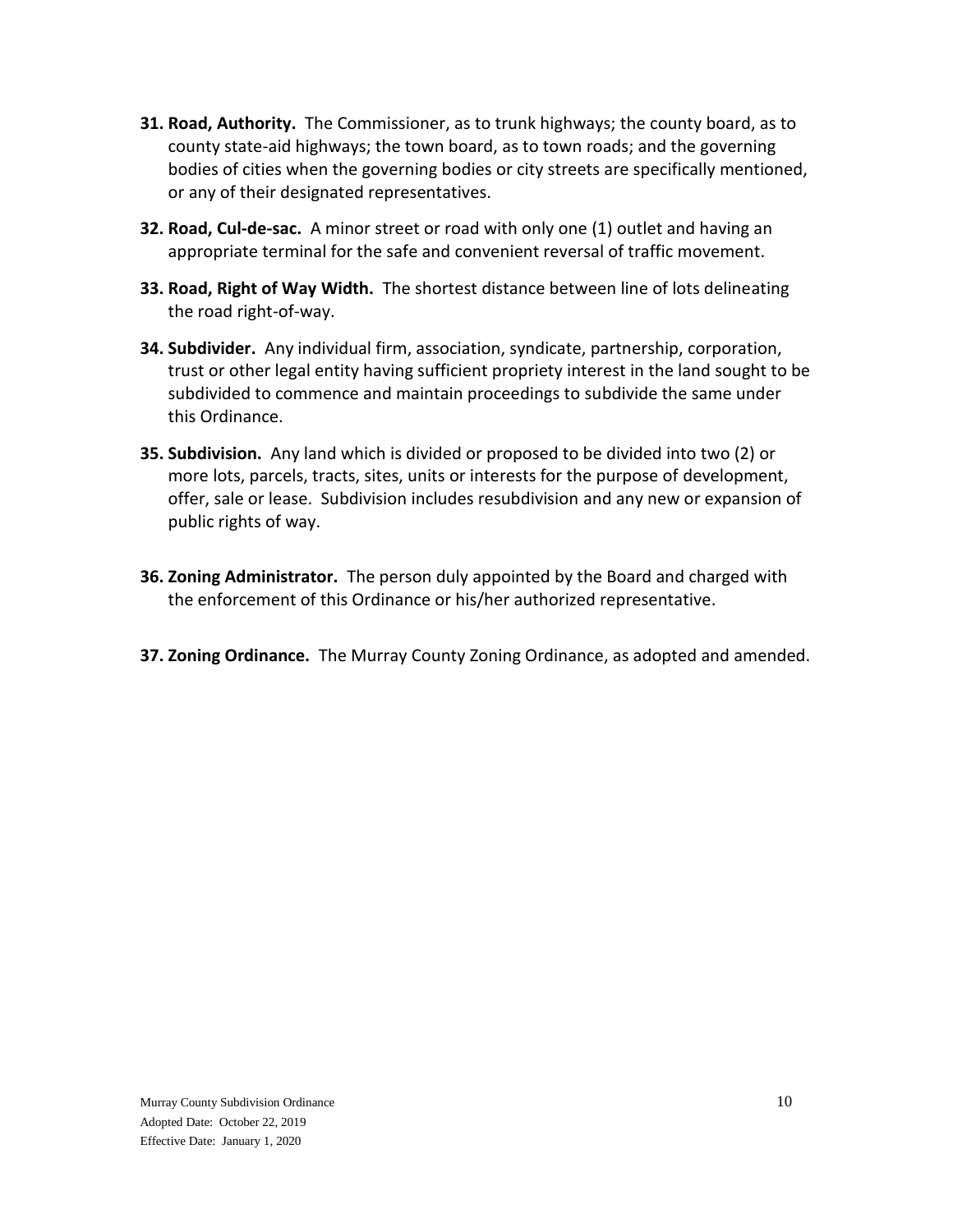# <span id="page-10-0"></span>**ARTICLE 3 SUBDIVISION PROCEDURE**

## <span id="page-10-1"></span>SECTION 301. TYPES OF SUBDIVISIONS

The provisions in this Article are not intended to replace platting requirements for larger properties so as to try to avoid plat requirements. The provisions in this Article are not intended for the subdivision of land that results in the creation of undeveloped parcels or remnants that may be further subdivided nor are these provisions intended to replace platting requirements for larger parcels. There shall be no more subsequent subdivision of any property that has been included in a minor subdivision within a period of three (3) years of the date any such subdivision of land was approved as part of an earlier minor administrative subdivision application unless such subdivision is done by platting.

The subdivision of any lot, tract, or parcel into two (2) or more lots, tracts, or parcels shall be considered a subdivision and shall be subdivided in accordance with the provisions of this Ordinance. The following types of land subdivisions shall be allowed by this Article:

- 1. Minor Administrative Subdivisions
- 2. Standard Plats
- 3. Registered Land Surveys
- 4. Common Interest Community Plats

## <span id="page-10-2"></span>SECTION 302. MINOR ADMINISTRATIVE SUBDIVISION PROCEDURES

- 1. Certificate of Survey. All minor administrative subdivisions shall require submission of a Certificate of Survey, signed by a licensed land surveyor, to the Zoning Administrator unless the subdivision meets all of the following requirements:
	- A. The subdivision and conveyance of a land parcel must be fully described using the Public Land Survey System (PLSS); and
	- B. The parcel of land and any residual or excepted parcel must be ten (10) acres or greater in size; and
	- C. Neither the parcel nor the residual or excepted parcel involves a building site.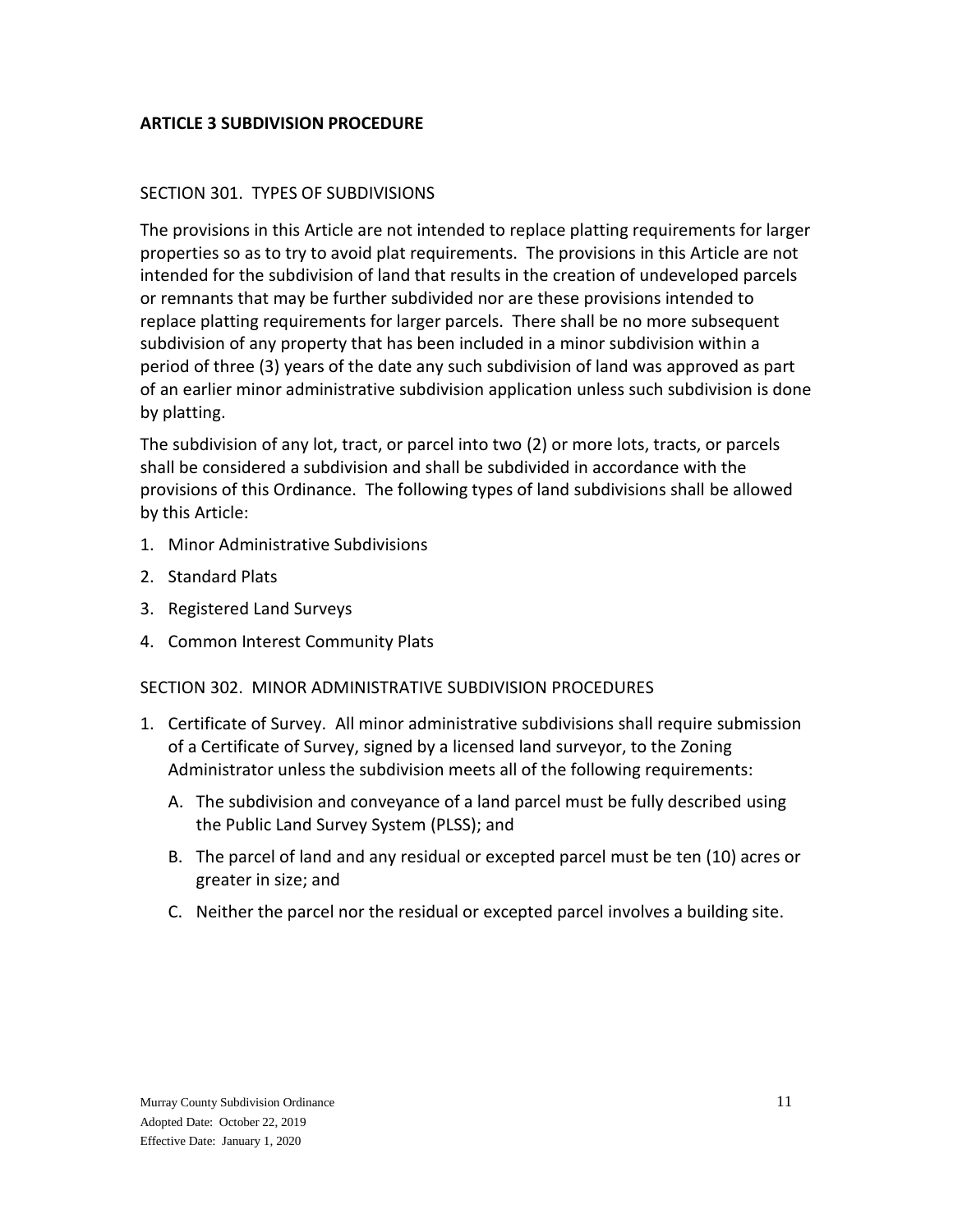- 2. Minor Administrative Subdivision Approval Process
	- A. The property owner or applicant shall submit the following information for review:
		- 1) A certificate of survey prepared and signed by a licensed land surveyor. The survey shall include the following information:
			- a) A legal description of the existing parcel and proposed legal description of the lot, parcel, or tract of land to be conveyed.
			- b) The total area of each parcel.
			- c) Boundary lines including location of monuments found and set.
			- d) Site improvements including structures and their distances to boundary lines.
			- e) All existing and proposed easements.
			- f) All access drives and access easements including a legal description for providing an easement for ingress and egress, a minimum of twenty-four (24) feet wide, to a public road for any lot, parcel, or tract of land that does not have a legal access to a public right-of-way.
			- g) North arrow and scale.
			- h) Name, address, and telephone number of the surveyor.
			- i) Location of waters of the state and wetlands, if applicable.
		- 2) Name, address, and telephone number of the property owner or applicant submitting the minor administrative subdivision information.
	- B. The Zoning Administrator shall review the proposed subdivision for compliance with all applicable ordinances.
		- 1) The Zoning Administrator shall notify the applicant whether the subdivision is approved or denied. If denied, the Zoning Administrator shall provde written reasons for the decision.

## <span id="page-11-0"></span>SECTION 303. STANDARD PLAT PROCEDURES

Standard plats allow the subdivision of land by plat pursuant to Minnesota Statutes, Chapter 505, or successor statutes, and containing all elements and requirements set forth in all official controls adopted pursuant to Minnesota Statutes, Chapters 394 and 505, or successor statutes. The standard plat approval process shall be followed if the proposed subdivision does not meet the standards necessary to qualify as a minor administrative subdivision.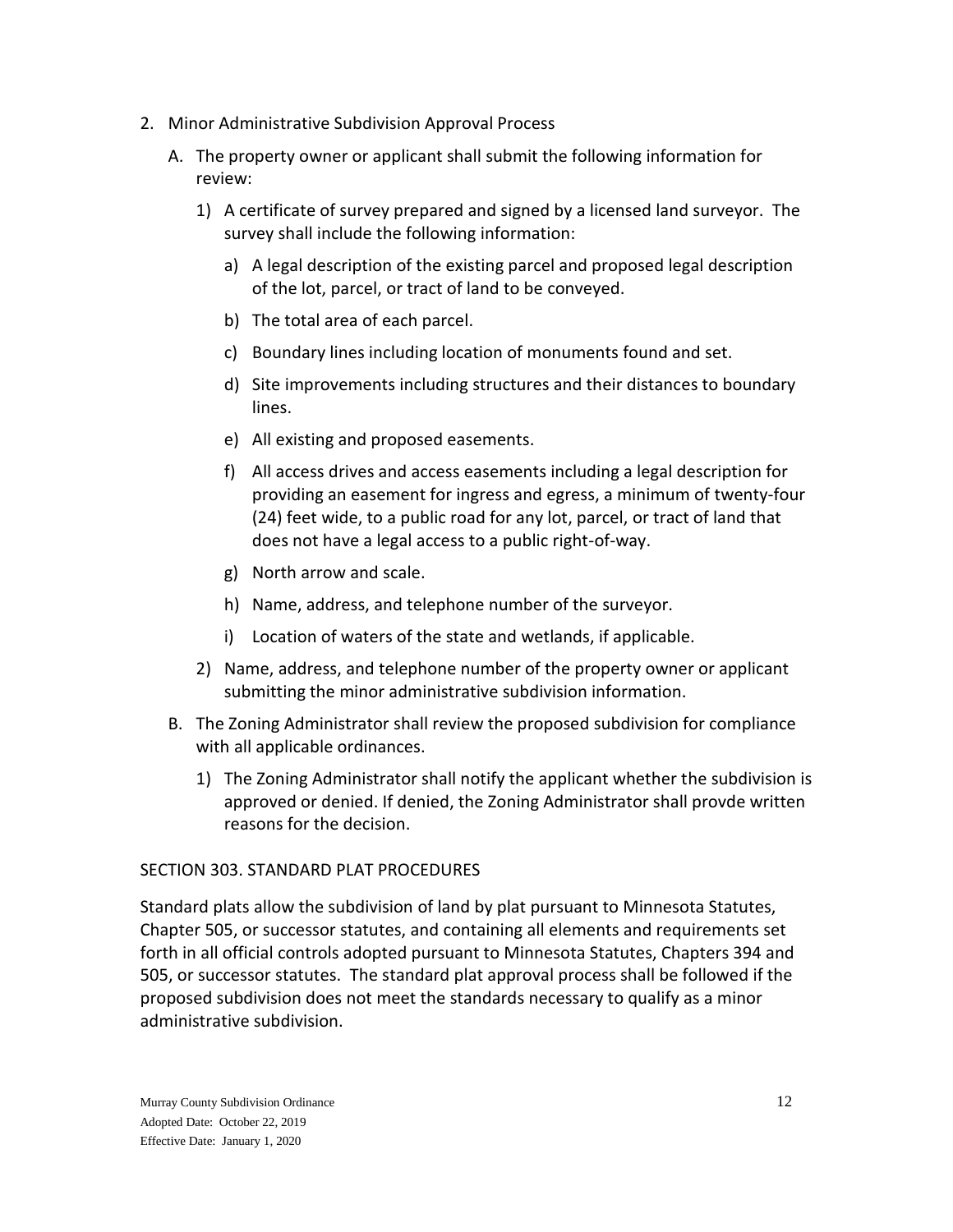- 1. Pre-application Standard Plat Process Meeting
	- A. The pre-application meeting with the Planning Commission shall be required for all plats that do not qualify as a minor administrative subdivision. The intent of the pre-application meeting is to review all applicable laws, rules, ordinances, policies and procedures that are relative to the platting process.
		- 1) The developer shall prepare and submit a copy of a concept/sketch plan containing the following information to be discussed and/or reviewed at the pre-application meeting:
			- a) Location of existing property lines and any existing buildings.
			- b) Significant topographic and physical features and existing vegetation on the property to be platted.
			- c) General location and width of existing and proposed roads and lot layout including lot sizes.
			- d) General location of proposed public and private open space areas or parks.
			- e) Soil types and characteristics in the area to be platted.
			- f) Location of public water bodies, wetlands, and drainageways.
			- g) Lcoation of any feedlot within 5,280 feet (one (1) mile) of the proposed plat boundary.
			- h) Location of all existing buildings.
			- i) Location and size of any abandoned wells, sewage treatment systems and dumps. And a plan for sewage treatment, water supply, and stormwater management.
			- j) The one hundred (100) year (one percent (1%) chance) flood elevation and Regulatory Flood Protection Elevation, if available.
			- k) Floodway, flood fringe and/or general flood plain district boundary, if applicable.
			- l) Location of Shoreland Overlay District boundary, if applicable.
			- m) In the Shoreland Overlay District, the ordinary high water level and the highest known water level.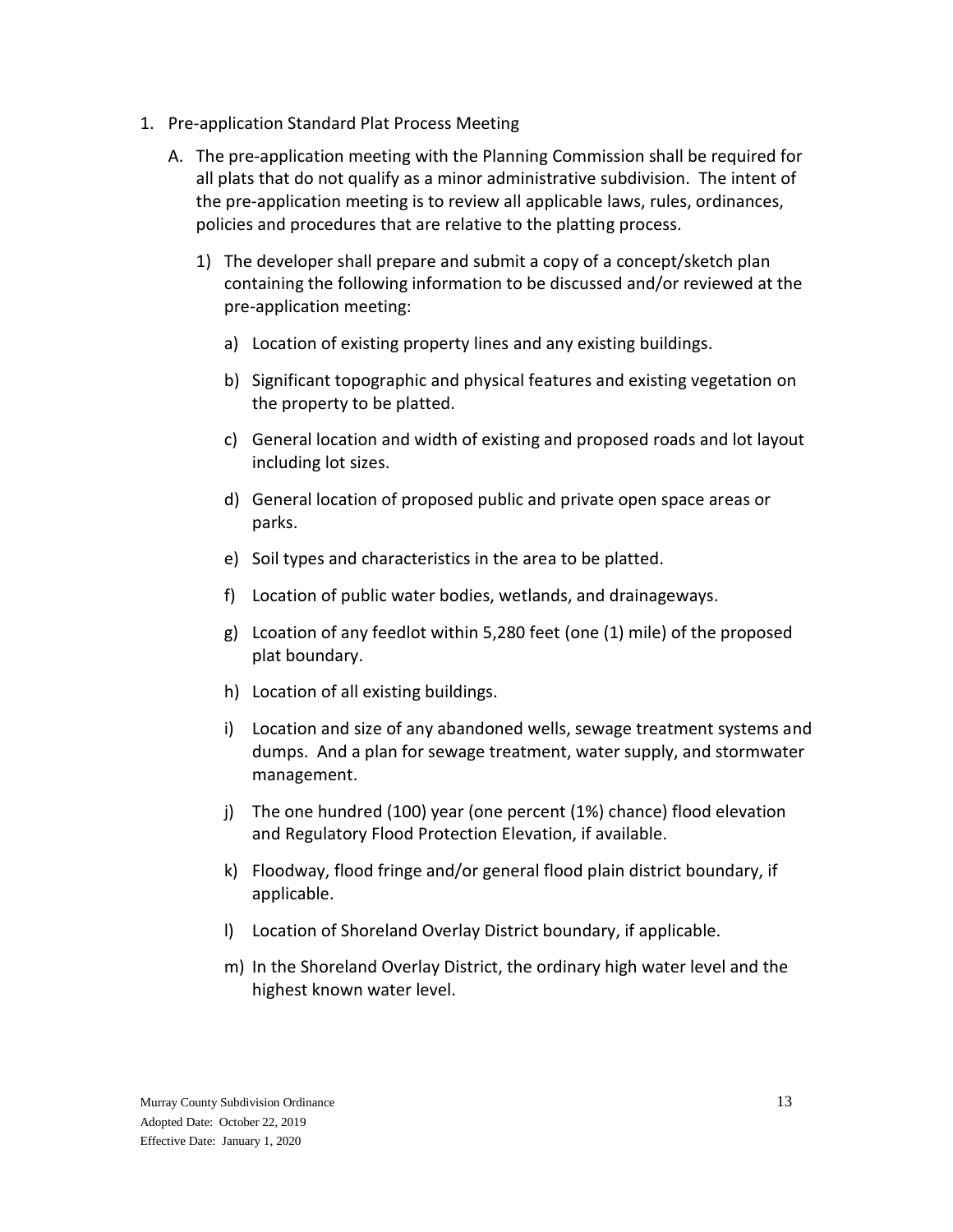- 2) The Planning Commission shall review and provide comments regarding the sketch plan with the developer. No formal or informal action will be taken at this stage of review, and discussion that occurs at the meeting cannot be construed as approval or denial of the proposed plat.
- 2. Preliminary Standard Plat Application. The following information shall be shown on the plat map and submitted for preliminary plat review:
	- A. General information to be shown:
		- 1) Proposed name of the plat.
		- 2) Legal description of the property, including location of boundary lines in relation to known section, quarter section of quarter-quarter section lines and any adjacent corporate boundaries.
		- 3) Name, address, and phone number of the property owner, any agent having control of the land, applicant, subdivider, land surveryor, engineer, and any other principals involved in the development of the plat.
		- 4) Graphic scale of not less than one (1) inch to one hundred (100) feet.
		- 5) North point and vicinity map.
		- 6) Boundary line survey and legal description. Identify any property within the subdivision that is registered (torrens).
		- 7) Proof of ownership.
		- 8) Date of preparation.
		- 9) Any additional information as may be requested by the Zoning Administrator.
	- B. Existing information and features to be shown
		- 1) Existing property lines and including property lines extending one hundred (100) feet from the exterior boundaries of the proposed plat.
		- 2) Existing zoning classification for land in and abutting the plat.
		- 3) Approximate total acreage of the land to be subdivided.
		- 4) Existing public and private roads including right-of-way width, parks and other public lands, significant physical features/natural resources, vegetation and wooded areas, buildings and structures, and public and private easements.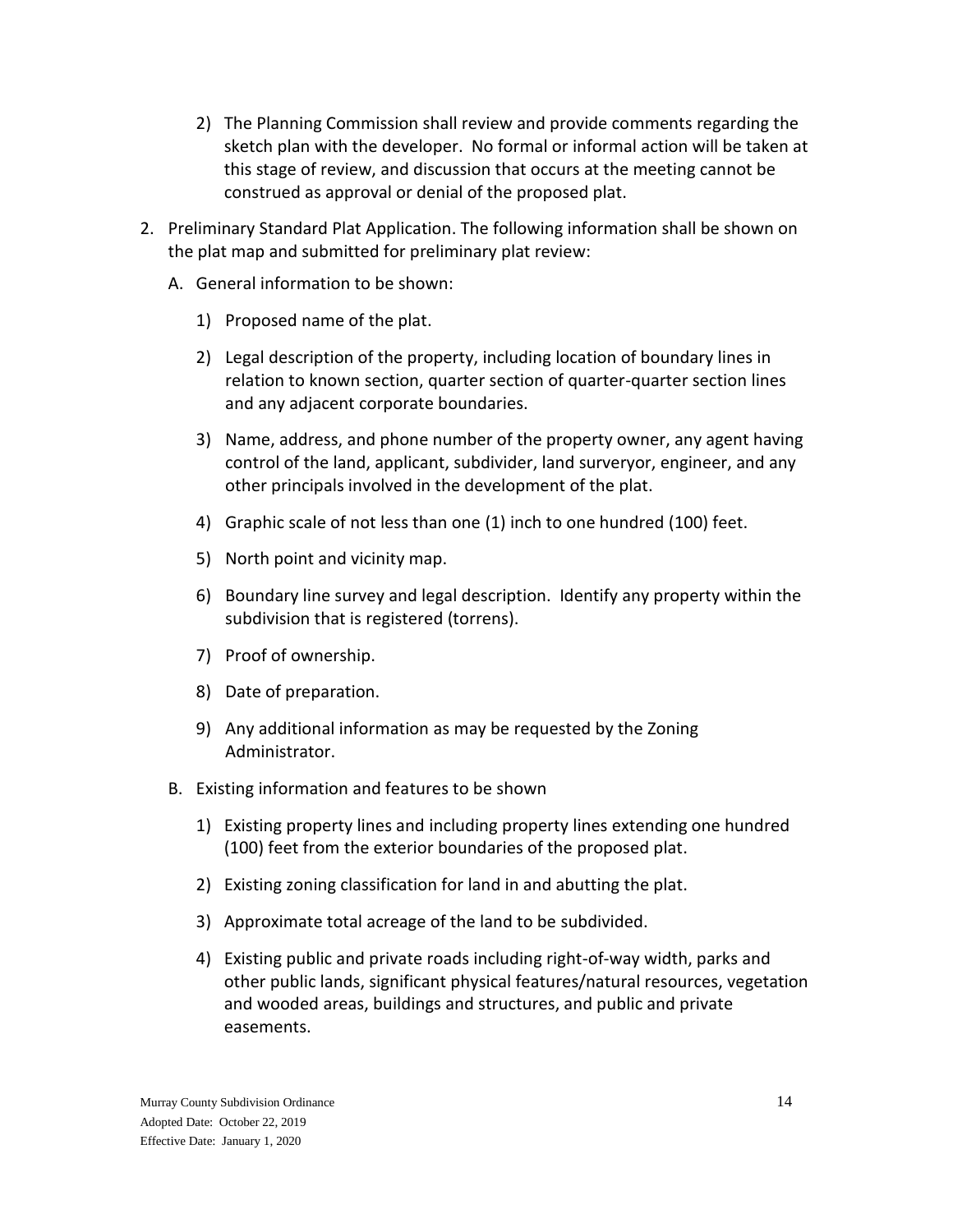- 5) Location and size of existing sanitary and storm sewers, water mains, culverts, wells, septic systems, drain tile, or other underground facilities and essential services within the preliminary plat area and to a distance of one hundred (100) feet beyond.
- 6) Location of all waters of the state and wetlands. All wetlands shall be field delineated by a qualified and experienced wetlands delineator. The preliminary plat must show the surveyed location of all wetland boundary markers. A copy of the wetland delineation report shall be submitted.
- 7) Topographic data including contours at vertical intervals of not more than two (2) feet unless otherwise approved by the Zoning Administrator.
- 8) In the shoreland district, the toe and top of any bluffs.
- 9) All ordinary high water elevations or highest known water level, one hundred (100)-year (one percent (1%) chance )flood elevations and regulatory flood protection elevations.
- 10) Floodway, flood fringe, and/or general Floodplain Overlay District boundaries, if applicable.
- 11) Any additional information deemed necessary at the pre-application meeting.
- C. Subdivision design features to be shown
	- 1) Name, location, grade, and width of proposed streets including engineering plans and profiles and any provision for extending streets to serve adjacent neighboring areas.
	- 2) Locations and widths of proposed pedestrian ways and easements for utilities and stormwater management.
	- 3) Proposed lot lines and dimensions, lot and block numbers, area of each lot, and identification of the buildable area of each lot.
	- 4) All minimum required setbacks and resulting building lines.
	- 5) Proposed location areas (other than streets, alleys, pedestrian ways, and utility easements) intended to be dedicated or reserved for public uses (parks, trails, playgrounds, or other public property) including the size of such area(s) in acres.
	- 6) Proposed borrow sites within the proposed plat to be used for the construction of new roads/infrastructure.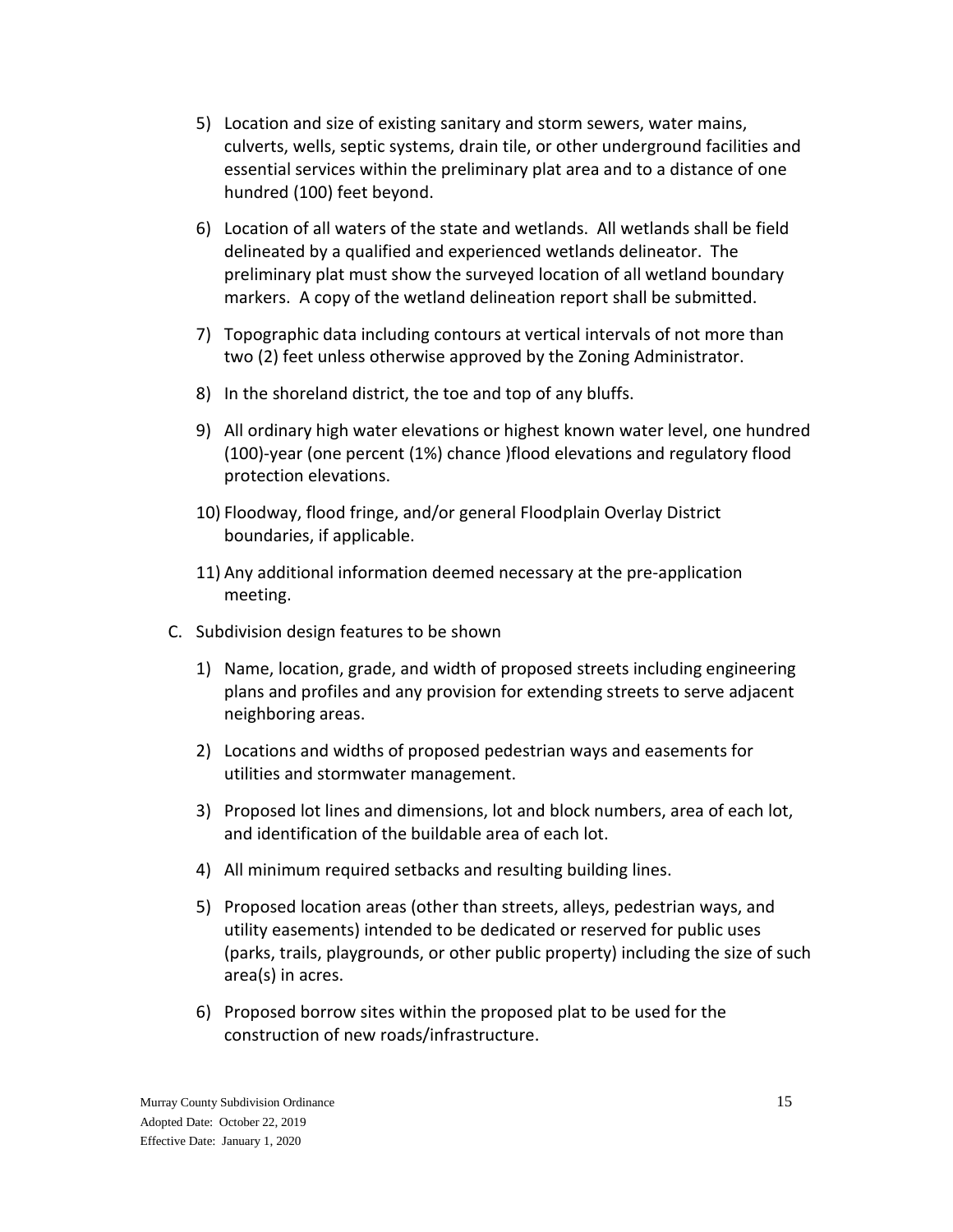- 7) Location of buildable lot area on each site including the lowest building floor elevation.
- D. Other Information to be submitted.
	- 1) Source of potable water supply either by individual well, central water system, or public water system including plans and specifications.
	- 2) Where the subdivider owns property adjacent to that which is being proposed for platting, the Planning Commission may require the subdivider to submit a sketch plat of the remainder of the property so as to show the possible relationships between the proposed subdivision and future subdivision.
	- 3) Plans and specifications for installation of all proposed sanitary sewer lines. In areas where public sewer is not available, identification on the preliminary plat of two (2) standard soil treatment and dispersal areas including a site evaluation report completed by a licensed septic system designer for each proposed lot.
	- 4) Stormwater management and drainage facility plans and designs including all calculations.
	- 5) Grading and drainage plans for entire platted area.
	- 6) Erosion and sediment control plan during construction for the entire platted area.
	- 7) A copy of all proposed private restrictions, restrictive covenants, or other subdivision agreements.
	- 8) Proof of ownership or legal interest in the property.
	- 9) Such other information as may be requested by the Zoning Administrator, the Department, the County Engineer, or the Planning Commission.
- 3. Preliminary Plat Application Submittal.
	- A. After receiving comments from the Zoning Administrator during the Preapplication Meeting, the applicant shall prepare and submit all application information including:
		- 1) A completed application form and title commitment to the description of the property being platted.
		- 2) Thirteen (13) copies of the preliminary plat to the Zoning Administrator for review. The application shall be accompanied by a fee as established by the Board.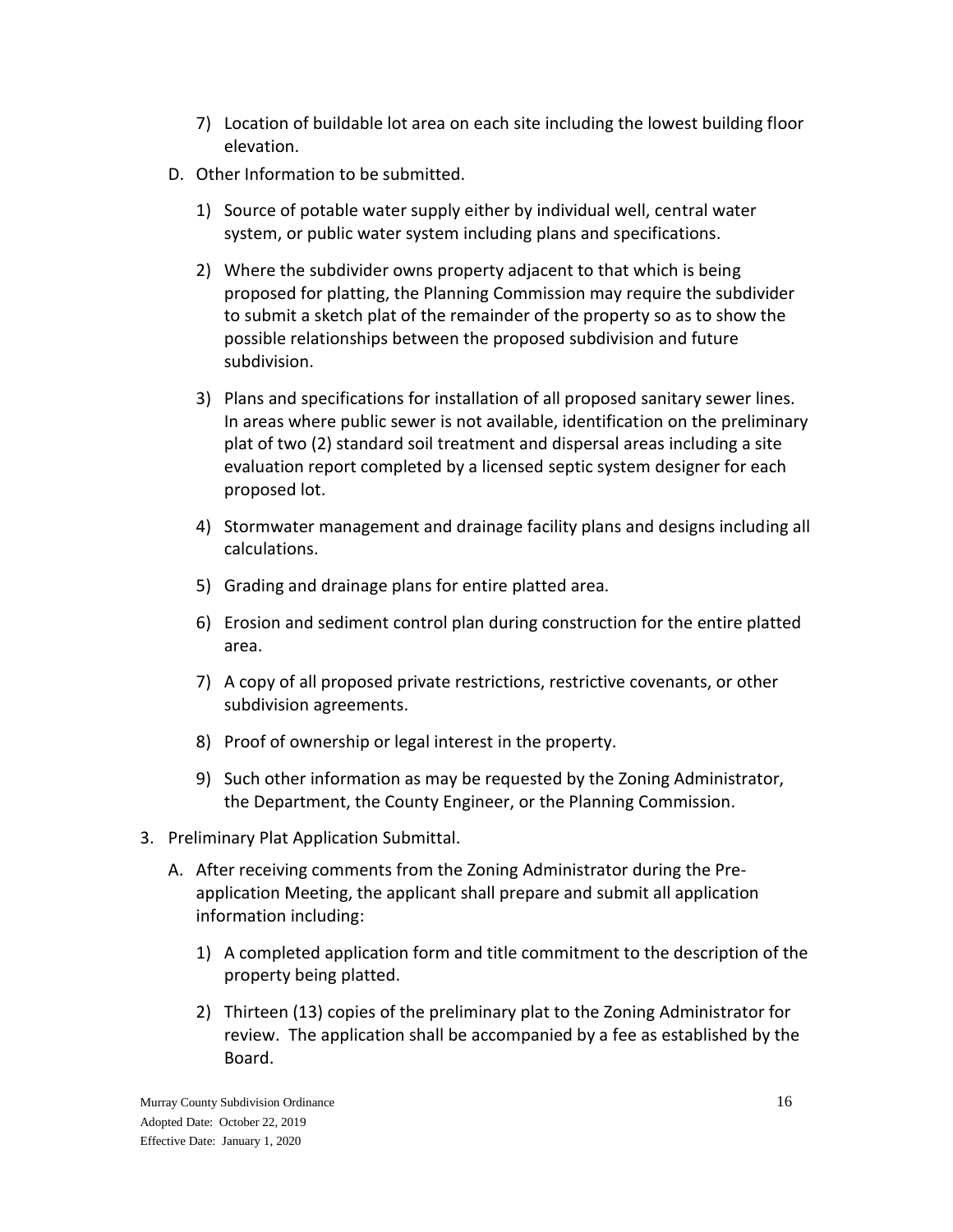- 3) Digital copy of the preliminary plat in Murray County Coordinate System.
- B. Preliminary Plat Application Review Process.
	- 1) The Zoning Administrator shall review the preliminary plat to determine if all information as listed in Section 303 of this Ordinance has been submitted.
	- 2) The Zoning Administrator shall notify the developer in writing of any request for additional or clarifying application information.
	- 3) The preliminary plat shall be sent to the following for written comments and recommendations:
		- a) The Minnesota Department of Natural Resources for plats located in a Shoreland Overlay District and Floodplain Overlay District.
		- b) The Murray Soil and Water Conservation District and any watershed district in the area of the proposed plat.
		- c) The Minnesota Department of Transportation for plats that abut a state highway right-of-way.
		- d) The Township in which the plat is located.
		- e) The County Recorder.
		- f) The County Attorney.
		- g) The County Engineer.
		- h) Any city located within one-half (1/2) mile of a proposed plat.
	- 4) The preliminary plat application shall be considered a complete application only upon submission of all information required in Section 303 of this Ordinance for adequate review of the preliminary plat, as determined by the Zoning Administrator.
- C. Public Hearing. Upon receipt of a complete preliminary plat application, the Planning Commission shall conduct a public hearing before final consideration of the proposed preliminary plat. Public notice and hearing procedures shall be in accordance as outlined in Section 2903, of the Zoning Ordinance.
- D. Planning Commission Review Criteria. The Planning Commission shall consider, but not be limited to, the following criteria when considering a preliminary plat:
	- 1) The preliminary plat shall conform to all applicable Murray County official controls and all state and federal laws, regulations, and rules.
	- 2) The preliminary plat shall be consistent with the Comprehensive Plan.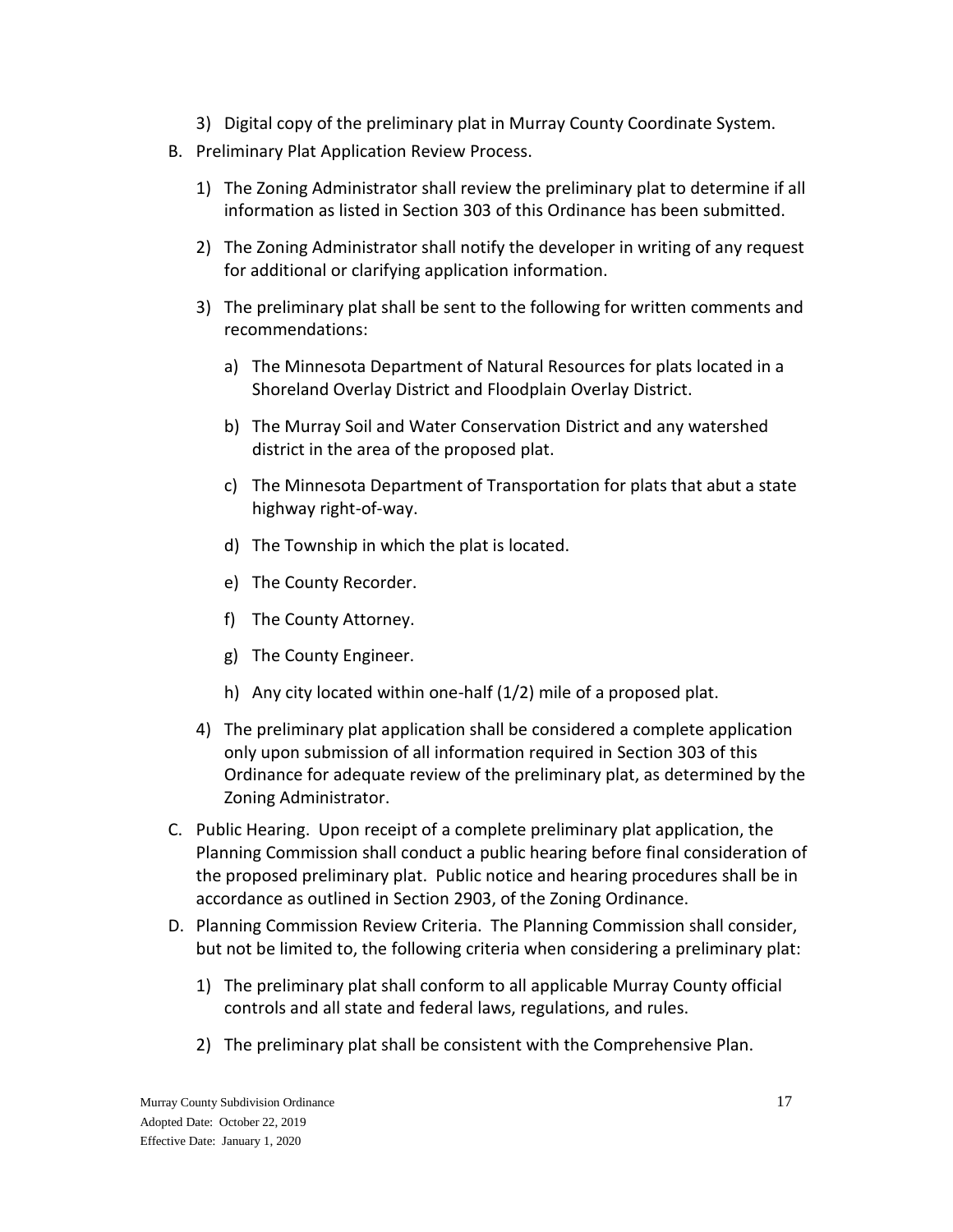- 3) A preliminary plat shall not be approved if it does not conform to any applicable Floodplain or Shoreland Overlay District standards contained in the Zoning Ordinance.
- 4) A preliminary plat shall not be approved unless each lot can be connected to a public sewer system or each lot is designed to be of sufficient size and character to meet the sewage treatment system standards contained in Article 25 of the Zoning Ordinance including the provision for two (2) standard on-site sewage treatment systems for each lot.
- 5) A preliminary plat shall not be approved where a variance or variances will subsequently be required in order to use the lots for their intended use.
- 6) A preliminary plat shall not be approved if it does not contain adequate provisions for stormwater runoff. No plat shall be approved without a stormwater management plan reviewed and approved by the Murray Soil and Water Conservation District.
- 7) Each lot of the preliminary plat shall have sufficient buildable lot area as defined in the Zoning Ordinance.
- 8) The Planning Commission shall consider whether the preliminary plat as proposed, adequately protects the health, safety, and general welfare of the residents of the County by providing for a healthy drinking water supply, adequate sewage treatment capacity, safe road access, and proper setbacks and buffering from conflicting land uses.
- E. Planning Commission Review and Decision.
	- 1) Following the public hearing, the Planning Commission shall make findings recommending the approval or denial of the preliminary plat.
	- 2) If the Planning Commission does not recommend approval of the preliminary plat, the reasons for such action shall be recorded in the proceedings and transmitted to the applicant. The applicant can appeal such non-approval to the Board who shall conduct a public hearing and take action on the preliminary plat.
	- 3) If the Planning Commission recommends approval of the preliminary plat, the approval shall not constitute a final acceptance of the layout.
	- 4) Following approval of the preliminary plat, the subdivider shall submit the final plat within 180 days or the approval of the preliminary plat shall be considered null and void. This 180-day time limit may be extended if required by the applicant in writing and approved by the Planning Commission.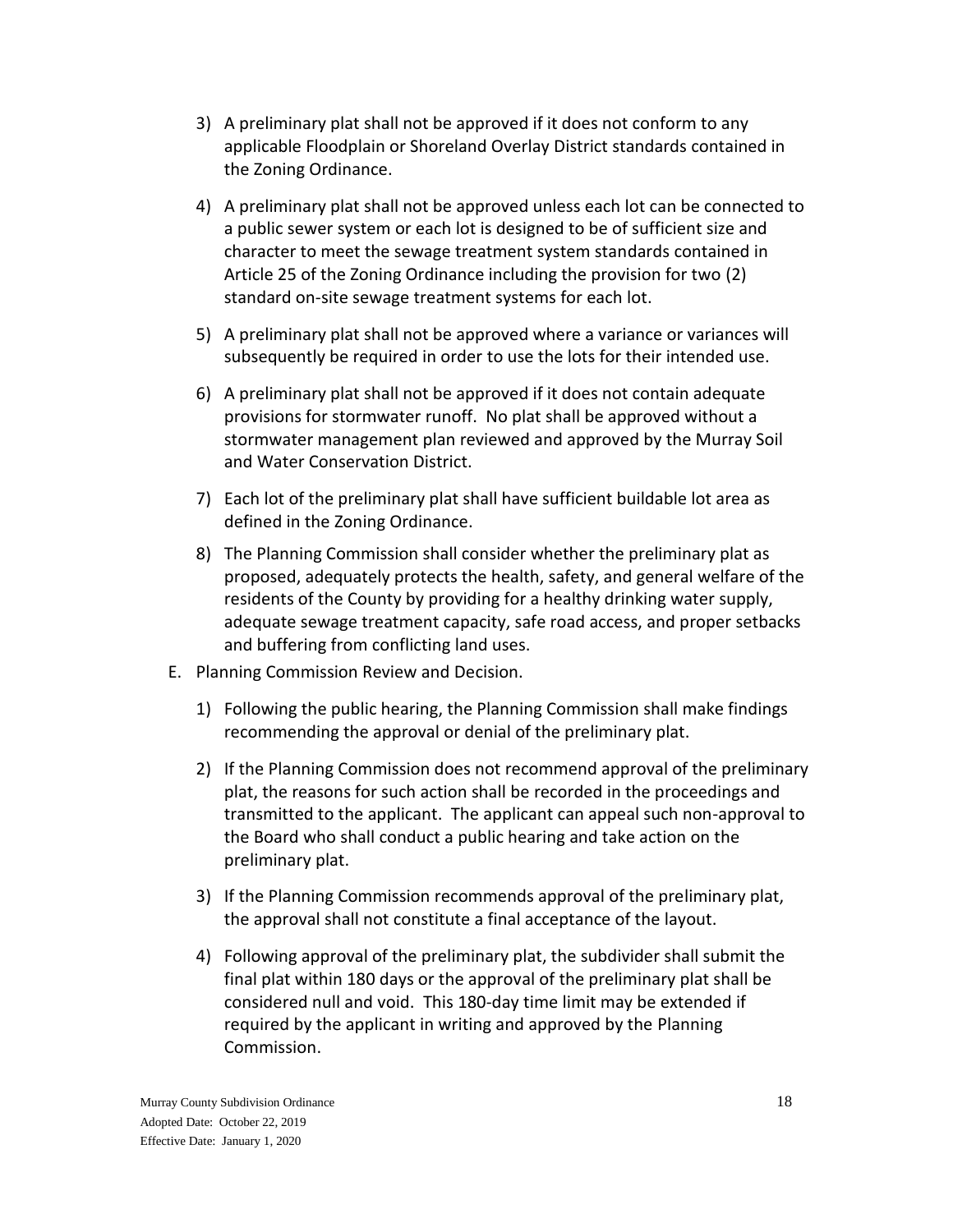- 5) Preliminary Plat Amendments. Should the subdivider desire to amend the preliminary plat as approved, he/she may submit an amended plat that shall follow the same procedures as outlined in Section 303 of this Ordinance. A public hearing and submission of a preliminary plat review fee shall not be required for amended preliminary plats unless, in the opinion of the Zoning Administrator, the amendment is of such scope as to constitute a new plat. In such cases, the plat shall be re-filed with payment of appropriate review fees and shall require a public hearing.
- 4. Final Standard Plat Process.
	- A. Final Plat Application Information. The following information shall be submitted for the final plat reivew:
		- 1) The final plat incorporating all changes or modifications recommended by the Planning Commission during preliminary plat approval.
		- 2) The final plat shall be in the form and with the content prescribed in the "Manual of Guidelines for Platting in Minnesota" dated December 2009, or successor manual, when applicable, and Minnesota Statutes, Chapter 505, or successor statutes.
		- 3) One (1) original and one (1) copy of the final plat on reproducible Mylar in accordance with the requirements of Minnesota Statutes, Chapter 505, or successor statutes.
		- 4) A current title opinion or preliminary title commitment to the description of the property being platted shall be submitted to the Department. The document shall have originated within thirty (30) days or less of the date of submission of the final plat.
		- 5) Any restrictive covenants, development agreements, and financial and warranty guarantees.
		- 6) The final plat shall be considered a complete application when the Zoning Administrator has determined that all requirements have been met.
	- B. Planning Commission Review and Recommendation.
		- 1) Upon review and acceptance by the Zoning Administrator that the final plat is a complete application, the Planning Commission shall consider and shall make findings recommending the approval or denial of the final plat.
		- 2) If the Planning Commission recommends approval of the final plat, the Zoning Administrator shall submit the final plat together with the findings of the Planning Commission to the County Board for final consideration.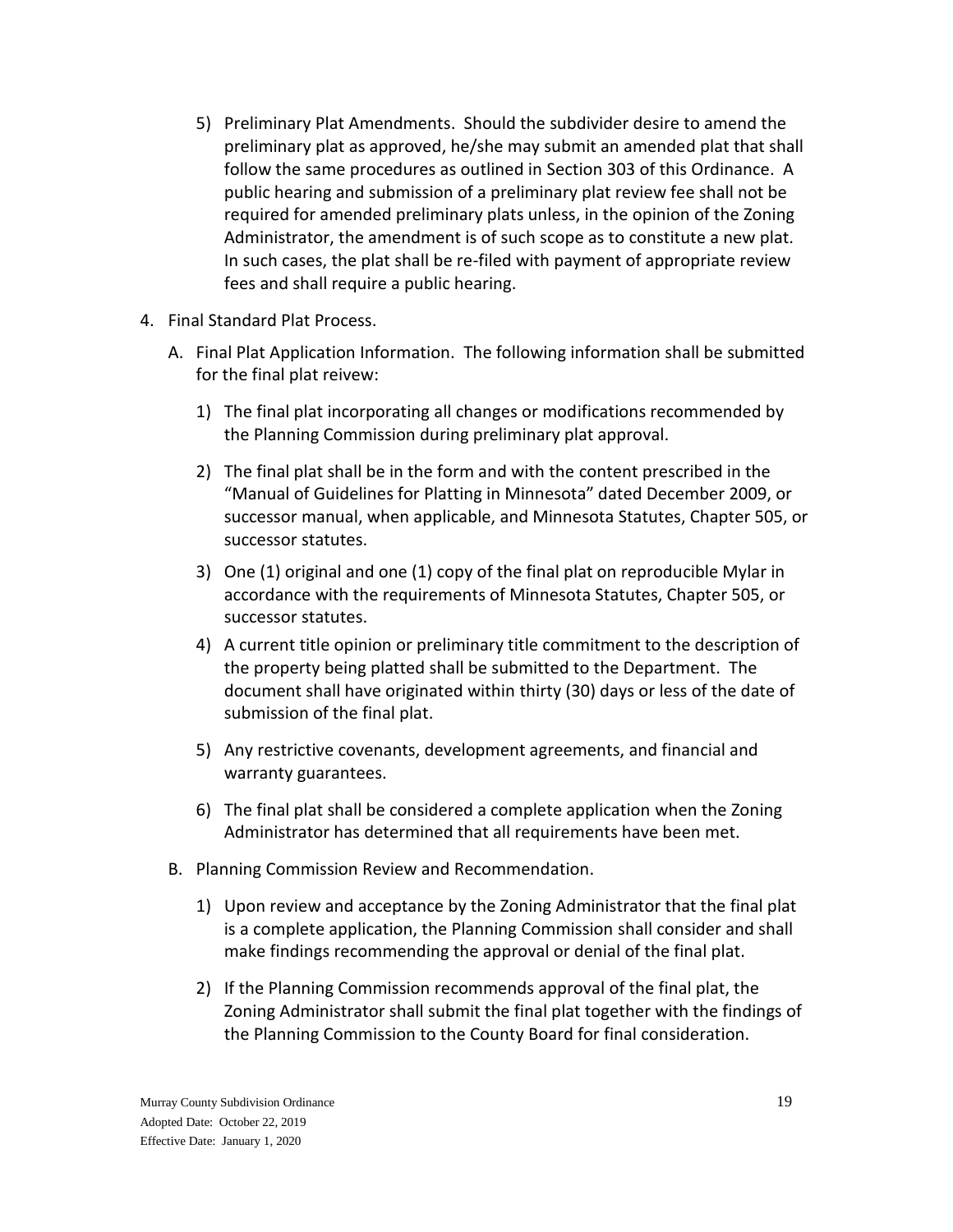- 3) If the final plat is not approved by the Planning Commission, the Zoning Administrator shall provide the applicant, in writing, the reasons for the denial including what requirements shall be necessary to meet the approval of the Planning Commission. The applicant can appeal that decision to the Board who shall conduct a public hearing and take action on the final plat.
- C. Board Review and Decision. The final plat and Planning Commission findings shall be reviewed by the Board. Any action to approve the plat shall provide for the acceptance of all streets, roads, alleys, easements, or other public ways, stormwater management and drainage systems, parks or other open spaces, or other facilities dedicated to public purposes. If the plat is disapproved, the grounds for the denial of the plat shall be stated in the minutes of the Board. The applicant shall be notified in writing the reasons for the denial.
- D. Development Agreement. Prior to approval of the final plat, a development agreement shall be required and signed obligating the subdivider to construct, at its expense unless otherwise agreed upon, all proposed roads, utilities, stormwater management control structures, or other required improvements to County and/or township design standards. The subdivider shall provide the County and/or township with a financial guarantee to cover the total estimated costs of design, construction, and inspection and a guaranteed warranty period for all proposed improvements.
- E. Recording. If a final plat is approved, and upon obtaining the necessary signatures, the plat shall be recorded in the office of the County recorder subject to a recording fee. The final plat must be recorded within 180 days of the date of approval otherwise the approval of the plat shall become null and void. One (1) administrative extension of up to 180 days may be granted by the Board upon written request of the property owner, no less than thirty (30) days prior to the 180-day deadline, provided there is reasonable cause found for granting the extension.

## <span id="page-19-0"></span>SECTION 304. REGISTERED LAND SURVEYS

<span id="page-19-1"></span>Except as provided in this Ordinance; or successor ordinances, registered land surveys pursuant to Minnesota Statutes, Section 508.47; or successor statutes, shall be reviewed and considered for approval in the same manner as though a standard plat.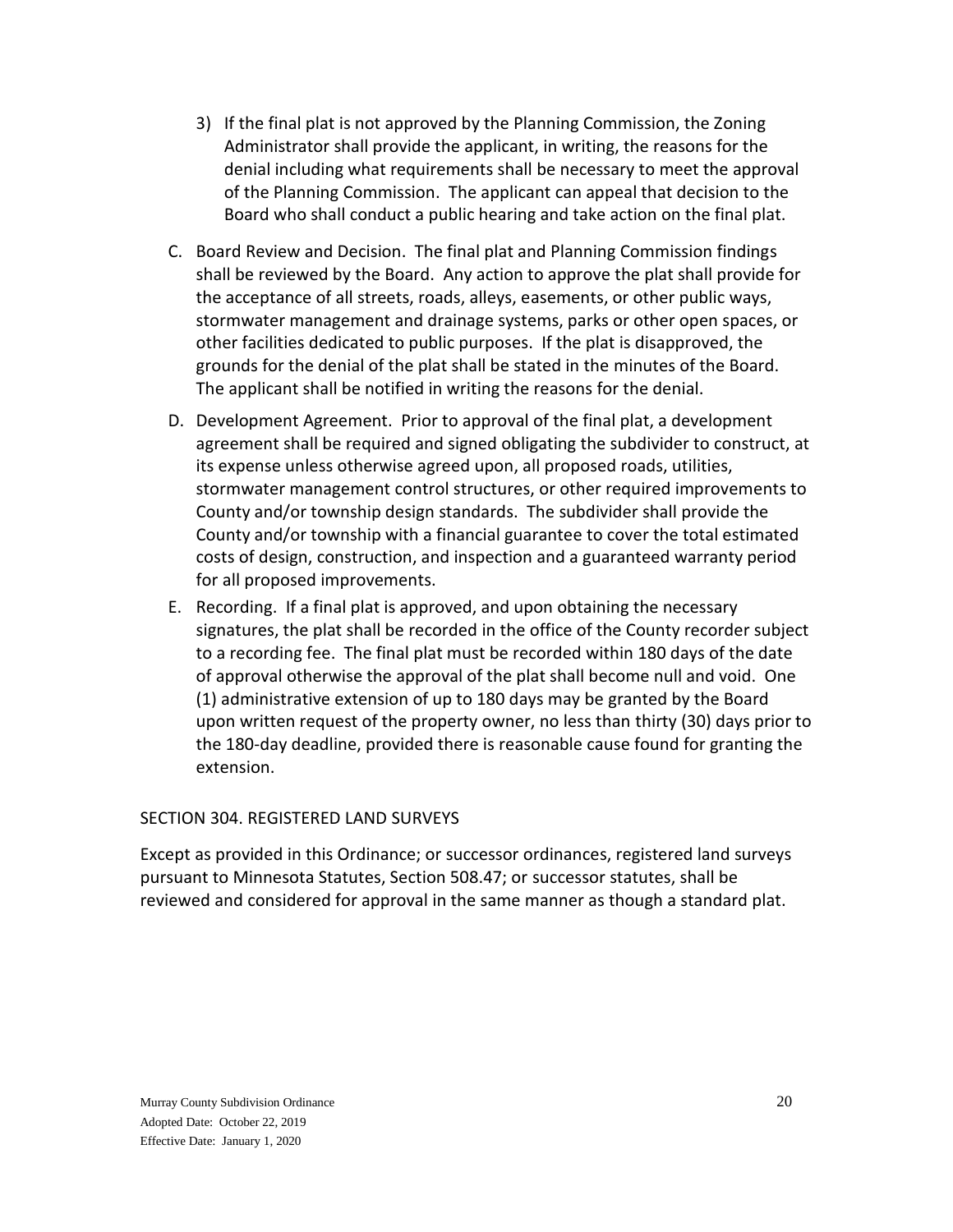#### SECTION 305. COMMON INTEREST COMMUNITIES

- 1. Common Interest Communities Approval. A Common Interest Community shall be evaluated and considered for approval in the same manner as a standard plat.
- 2. Common Interest Communities shall meet the minimum guidelines established in the "Common Interest Community Plat Manual of Minimum Guidelines"; or successor manual.
- 3. Common Interest Communities shall be subject to all use, residential density, setback and height requirements of the applicable zoning district and any other applicable standard contained in the Zoning Ordinance; or successor ordinances.
- <span id="page-20-0"></span>4. The conversion of existing common interest communities, resorts, mobile home parks or other similar types of developments from privately owned structures on leased or rented land, or the division of several commonly owned structures on a single parcel of land to individually owned parcels containing separate structures, shall be by standard plat pursuant to the requirements of this Ordinance; or successor ordinance and the applicable requirements of Minnesota Statutes, Chapters 515A and 515B; or successor statutes, and shall be further subject to the following:
	- A. When considering approval of conversions, the Planning Commission shall consider the development as a whole, relative to the provision for sewer and onsite sewage treatment systems, and shall require connection to municipal systems where they are available. In areas where municipal services are not available, design plans shall be presented and approved for a community wastewater treatment system as an integral element of the Common Interest Community approval. A timeline to implement the approved wastewater treatment plan and/or eliminate all identified failing sewage treatment systems shall be established by subdivision agreement.
	- B. The subdivider shall make every effort to minimize the degree of nonconformity with existing lot and area requirements and setback requirements. Lot lines shall be arranged to provide the largest possible setbacks between structures that will become the principal structures on the newly created lots. Accessory buildings shall be moved or removed when and where possible to create the lowest, most uniform density possible.
	- C. The conversion shall not result in an increase in residential density, unless the residential density requirements of the applicable zoning district are met.
	- D. To the extent possible, the common open space, individual properties and other elements of the Common Interest Community shall be so planned that they will achieve a unified scheme of planning and efficient distribution of uses.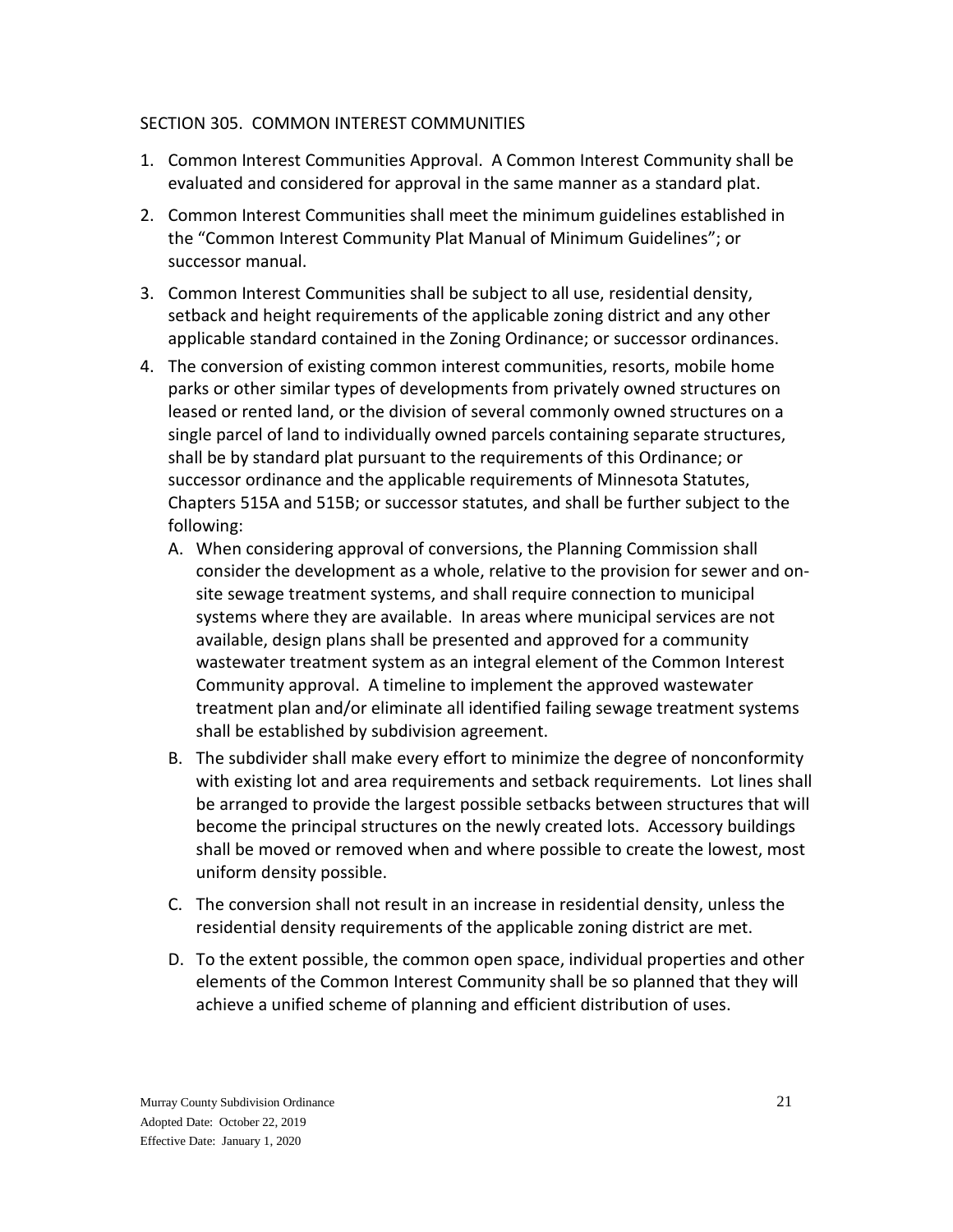## SECTION 306. SUBDIVISION ORDINANCE EXCLUSIONS

- 1. Subdivisions creating cemetery lots.
- 2. Common property line adjustments for the purposes listed below:
	- A. Adjustment of common property line for the purpose of:
		- 1) Eliminating encroachments.
		- 2) Eliminating or reducing setback violations.
		- 3) Eliminating property line disputes.
	- B. Any transfer of a platted lot or parcel provided that:
		- 1) The transfer does not create a non-conforming parcel or plat.
		- 2) The transfer does not create or increase non-conformity.
		- 3) The change does not cause conforming to become non-conforming
		- 4) The transfer does not cause an increase in the land use intensity.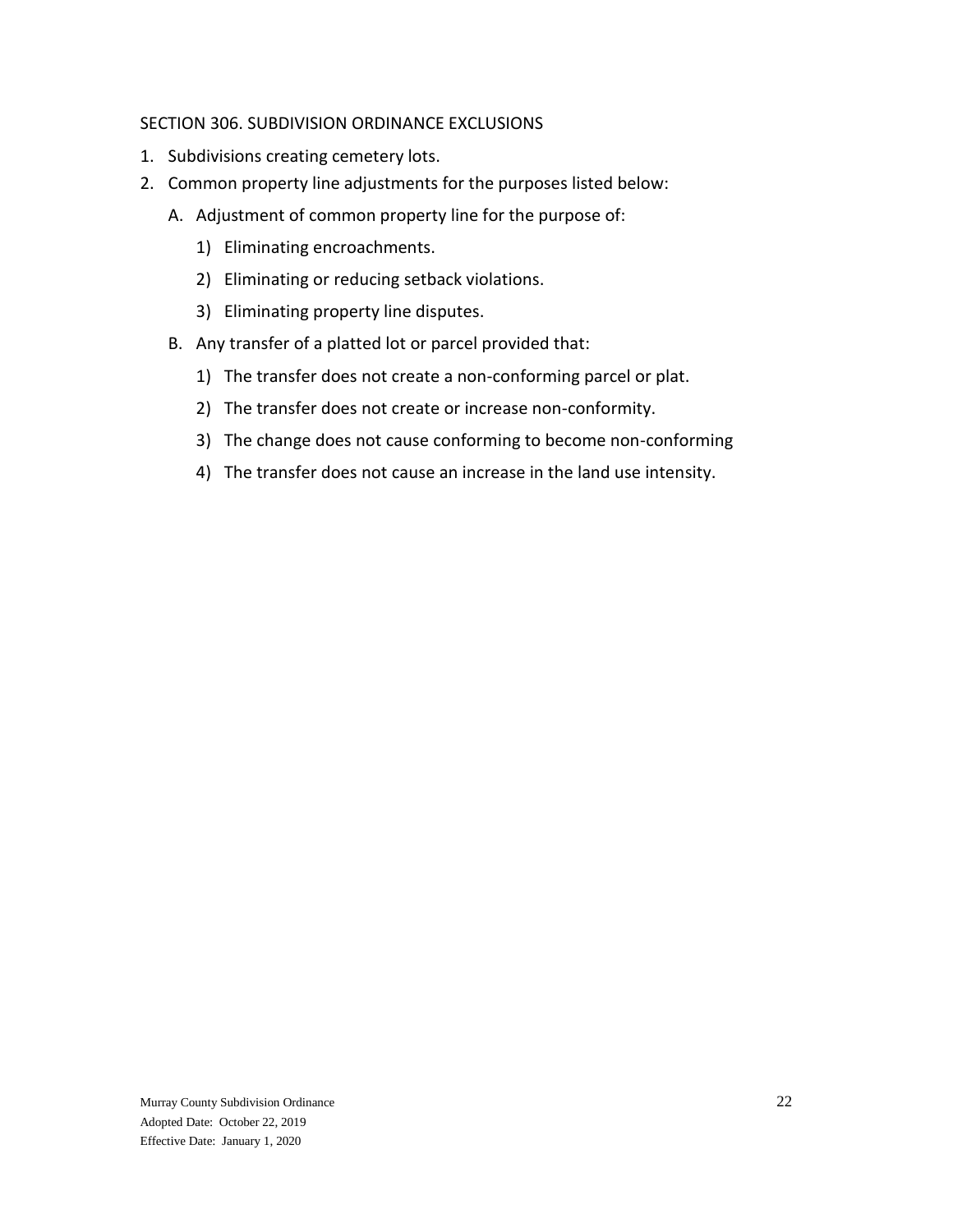# <span id="page-22-0"></span>**ARTICLE 4 STANDARD PLAT DESIGN STANDARDS**

#### <span id="page-22-1"></span>SECTION 401. GENERAL REQUIREMENTS

- 1. No land may be subdivided into buildable lots when it is unsuitable for reasons of flooding, inadequate drainage, soil and rock formations with severe limitation on development, severe erosion potential, unfavorable topography, inadequate water supply or sewage disposal capabilities, or any other feature likely to be harmful to the health, safety, or general welfare of residents of the township or future residents of the subdivision.
- 2. The County shall consider, during the standard plat review process, measures for the preservation of all natural features such as large trees, water courses, scenic views, historical spots, and similar assets which, if preserved, will add attractiveness and stability to the proposed development of the property.
- 3. Standard plats shall conform to the Comprehensive Plan and the Zoning Ordinance as adopted and amended.
- 4. Where a standard plat abuts or impacts an existing County or township road or County state aid highway, additional right-of-way may be required to be dedicated for future construction, maintenance, or public safety as determined by the Road Authority having jurisdiction over the road.
- 5. Standard plats shall be coordinated with the township in which the plat is located and any city located within one-half (1/2) mile of a proposed plat.

## <span id="page-22-2"></span>SECTION 402. ROAD AND STREET DESIGN STANDARDS

Streets shall be of sufficient width, suitably located and adequately constructed, to conform with the Comprehensive Plan; to accommodate the prospective traffic; afford access for fire fighting, snow removal and other road maintenance equipment; and shall be considered in their relationship to topographic conditions, to drainage and in their relationship to the proposed land uses to be served. The arrangement of streets shall be such as to cause no undue hardship to adjoining properties and shall be coordinated so as to comprise a convenient system.

- 1. Dead-end streets shall be prohibited except as stubs to permit future street extension into adjoining tracts. A turn-around approved by the Road Authority shall be provided.
- 2. Temporary cul-de-sacs may be permitted if it can be clearly shown that the road is designed to be extended at some time in the foreseeable future. A plan showing how the road could be extended into neighboring property shall be submitted.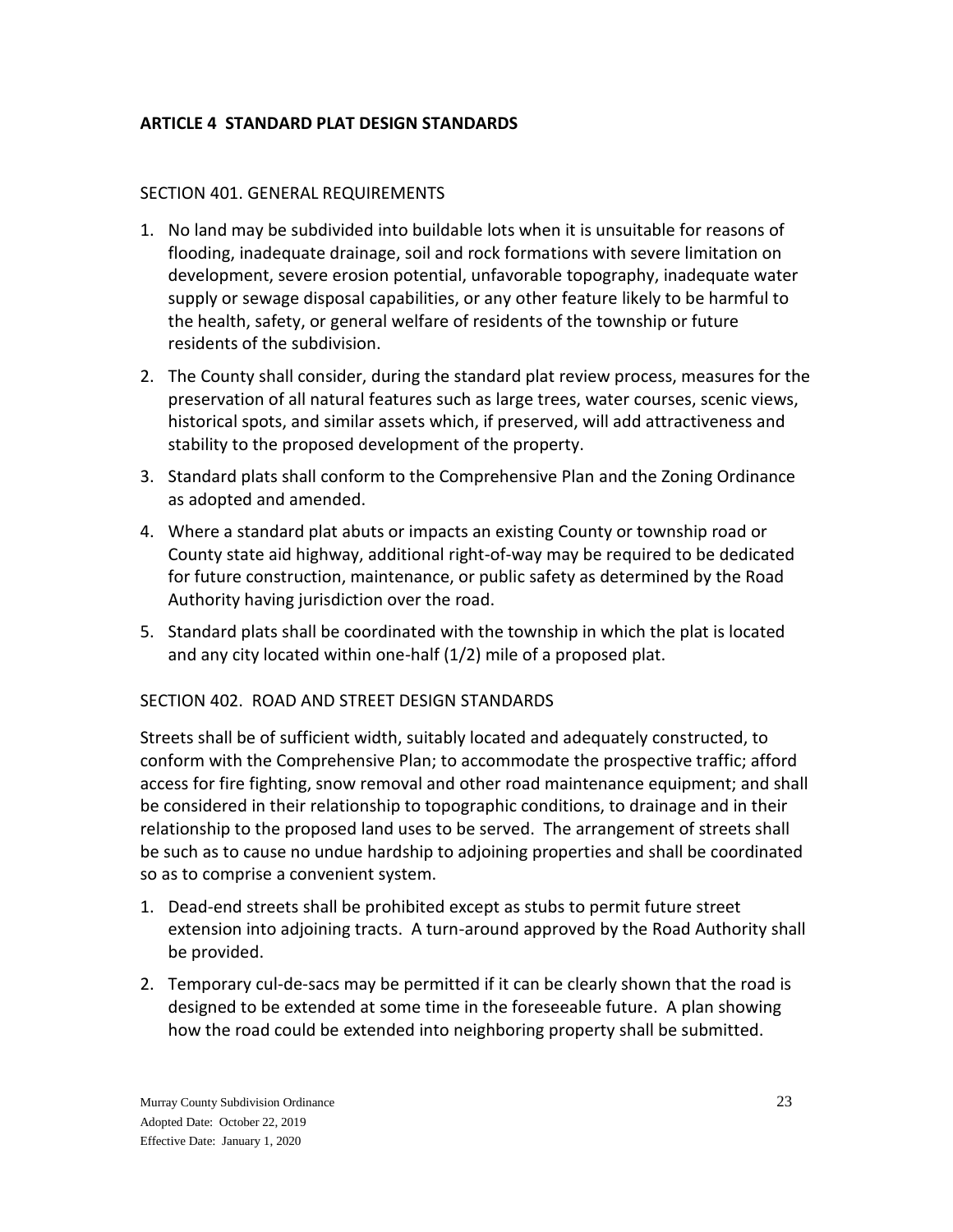- 3. A service road shall be provided whenever the proposed subdivision contains or is adjacent to a state or federal highway or if requested by the Road Authority.
- 4. All proposed roads and streets shall be offered for dedication in fee simple as public rights-of-way. Private roads shall not be permitted except as part of cluster/planned unit development.
- 5. Permanent cul-de-sacs may be permitted where topography, woodlands, or public waters justify their use. Permanent cul-de-sac streets shall not exceed 500 feet in length measured from the centerline of the road of origin to the middle of the culde-sac with a minimum right-of-way radius of seventy-five (75) feet.
- 6. All proposed roads and streets shall conform to the following minimum right-of-way widths. Additional right-of-way and roadway widths may be required by the Road Authority to promote maintenance, public safety, and convenience when special conditions require it or to provide parking space in areas of intensive use.

| <b>Type of Street</b> | Minimum R/W Width      |
|-----------------------|------------------------|
| Arterial              | One Hundred (100) feet |
| Collector             | Seventy (70) feet      |
| Cul-de-sac            | Seventy-five (75) feet |
| Local                 | Sixty-six (66) feet    |
| Alley                 | Thirty-three (33) feet |

- 7. Access drives onto any public roads shall require a review and approval and/or permit by the Road Authority. The Road Authority shall determine the appropriate location, size, and design of such access drives and may limit the number of access drives in the interest of public safety and efficient traffic flow.
- 8. All streets shall be designed and surfaced to the minimum standards required in this Ordinance and/or as required by the Road Authority. All design plans shall be reviewed and approved by the County Engineer prior to construction.

# <span id="page-23-0"></span>SECTION 403. UTILITY EASEMENT STANDARDS

- 1. Drainage and Utility easements of at least ten (10) feet wide shall be provided along property lines where utilities are reasonably anticipated. These easements shall be dedicated on the final plat.
- 2. Where a subdivision is traversed by or contains a watercourse, a stormwater or drainage easement conforming substantially to the lines of the watercourse shall be provided, together with such further width as will be adequate for the stormwater drainage of the area.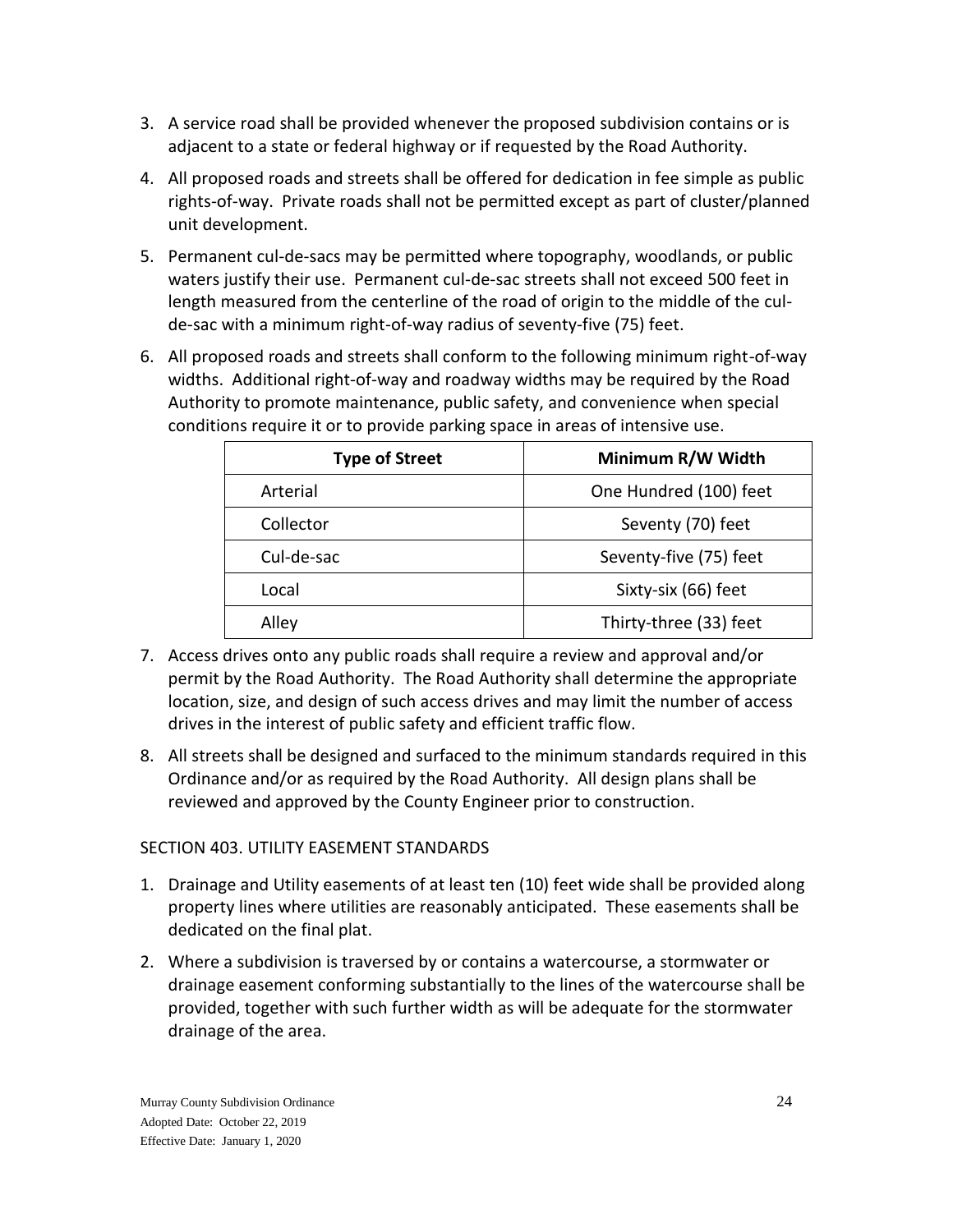- 3. Utility easements shall connect with easements established in adjoining properties. The easements shall be dedicated on the plat and shall not be changed without the approval of the Board upon recommendation of the Planning Commission.
- <span id="page-24-0"></span>4. All utilities shall be placed underground unless otherwise approved by the Road Authority in consultation with the County Engineer.

# SECTION 404. ROAD, 911 ADDRESS, AND TRAFFIC CONTROL SIGN STANDARDS

All roads, 911 addresses, and traffic control signs, including locations, shall be approved by the County and/or Road Authority prior to installation. All costs associated with the purchase and installation of the signage shall be at the expense of the subdivider.

# <span id="page-24-1"></span>SECTION 405. LOT DEVELOPMENT STANDARDS

- 1. All lots shall meet the minimum lot area and width regulations of the zoning district in which the plat is located, as regulated in the Zoning Ordinance.
- 2. Each lot shall meet the minimum required frontage with legal access on a public street or road. The minimum required frontage shall be the lot width requirement for the zoning district in which the plat is located. If there is a significant curve in the road, or the lot is located on a cul-de-sac, the public road frontage may be measured at the building setback line.
- 3. Side lot lines shall be approximately at right angles to road or street lines or radial to curved road or street lines or lake or stream shores unless topographic conditions necessitate a different arrangement.
- 4. Lots to be used for commercial or industrial purposes or any use other than a singlefamily dwelling shall be designed to provide adequate off-street loading areas and parking facilities as required by the Zoning Ordinance.
- 5. Corner lots shall have sufficient width to meet minimum building setback regulations from all roads or streets.
- 6. Double frontage lots shall be avoided except where such lots abut an arterial or collector street or where topography or other conditions render subdividing otherwise unreasonable. Such lots shall require additional depth of a minimum of twenty (20) feet in order to allow space for a screen planting along the rear lot line.
- 7. All remnants of lots below minimum lot size left over after subdividing a larger tract must be added to adjacent lots.
- 8. No lot shall extend over a political subdivision boundary or be situated in more than one (1) zoning district.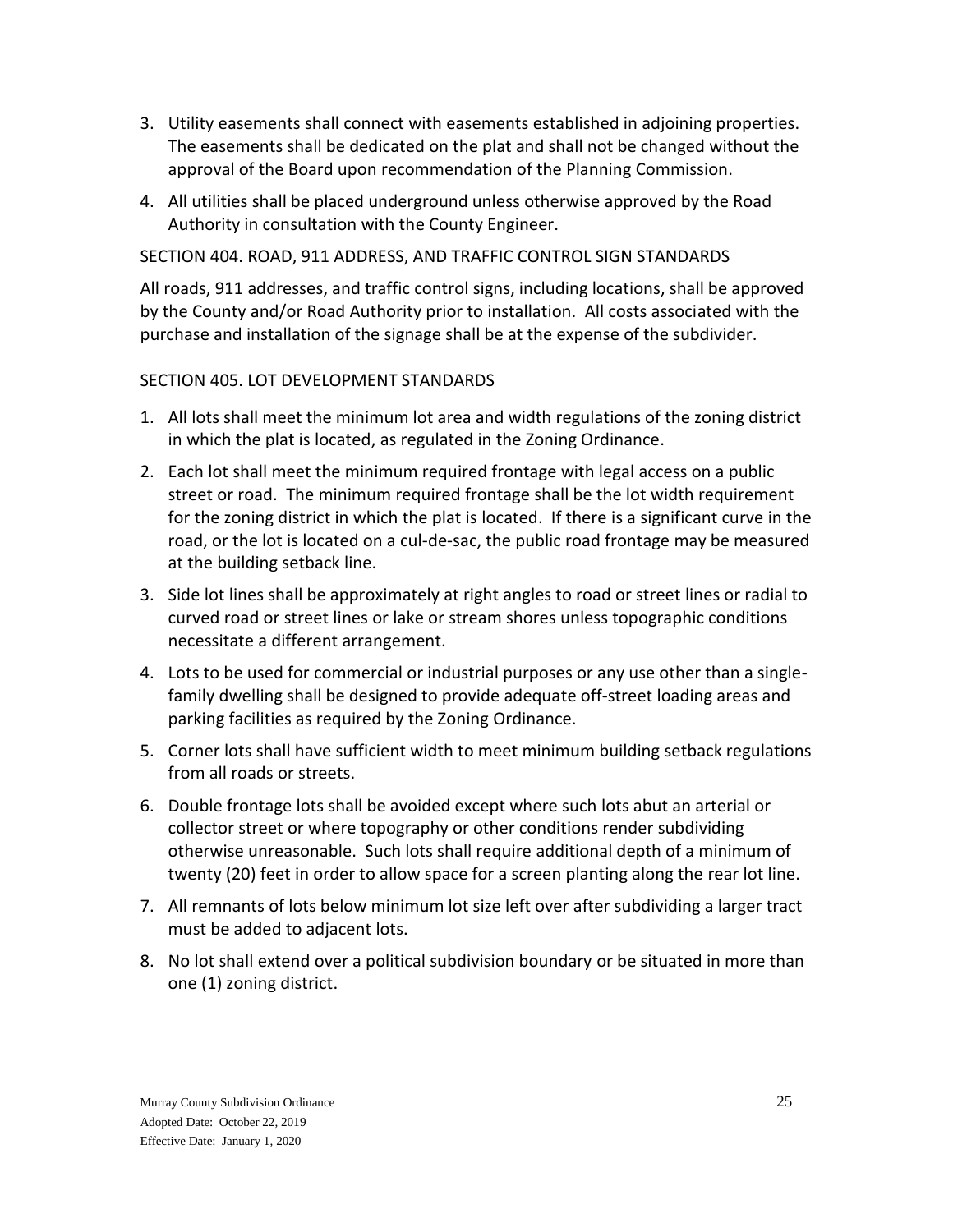- 9. All lots abutting a lake shall contain a buildable lot area a minimum of three (3) feet above the ordinary high water level. The lowest floor elevation, including basement floor, of all structures shall be shown on the face of the final plat, as recorded, and shall be at or above the regulatory flood protection elevation.
- 10. All lots abutting a river or stream must be located outside of the Floodway District. All lots must contain a buildable lot area at or above the regulatory flood protection elevation. The lowest floor elevation, including basement floor, of all structures shall be shown on the face of the final plat, as recorded, and shall be at or above the regulatory flood protection elevation.

## <span id="page-25-0"></span>SECTION 406. SEWAGE TREATMENT SYSTEM STANDARDS

- 1. Where lots cannot be connected to a public sewer system, provision must be made for the use of a subsurface sewage treatment system (SSTS) to service each lot in accordance with Article 25 of the Zoning Ordinance.
	- A. At least one SSTS soil observation boring shall be required in both the initial and replacement soil treatment design areas for each lot.
	- B. The SSTS Soil observation reports shall detail soil characteristics encountered including color, texture, structure, and depth to redoximorphic features or groundwater.
	- C. For proposed single family residential lots, the sizing shall be based on a potential for four (4) bedroom residence.
	- D. For proposed multi-family residential lots, the sizing shall be based on a potential for three (3) bedrooms per residential unit.
	- E. The sizing for proposed commercial or industrial lots shall be determined by the potential use, which must be noted at the time of submission of the preliminary plat.
	- F. The sewage treatment and dispersal areas shall be shown, to scale, on the preliminary plat. The site evaluation forms shall accompany the preliminary plat.
	- G. In order to secure final plat approval, the developer will be required to execute a Declaration of Restriction to ensure that the sewage treatment dispersal areas identified on the preliminary plat will be maintained in an undisturbed and natural state.
- 2. Lots must be connected to a publicly owned sewer system if available.

## <span id="page-25-1"></span>SECTION 407. WATER SUPPLY STANDARDS

Water Supply Standards. Each lot shall be provided with a supply of potable water by an individual well, central water system, or a public water system.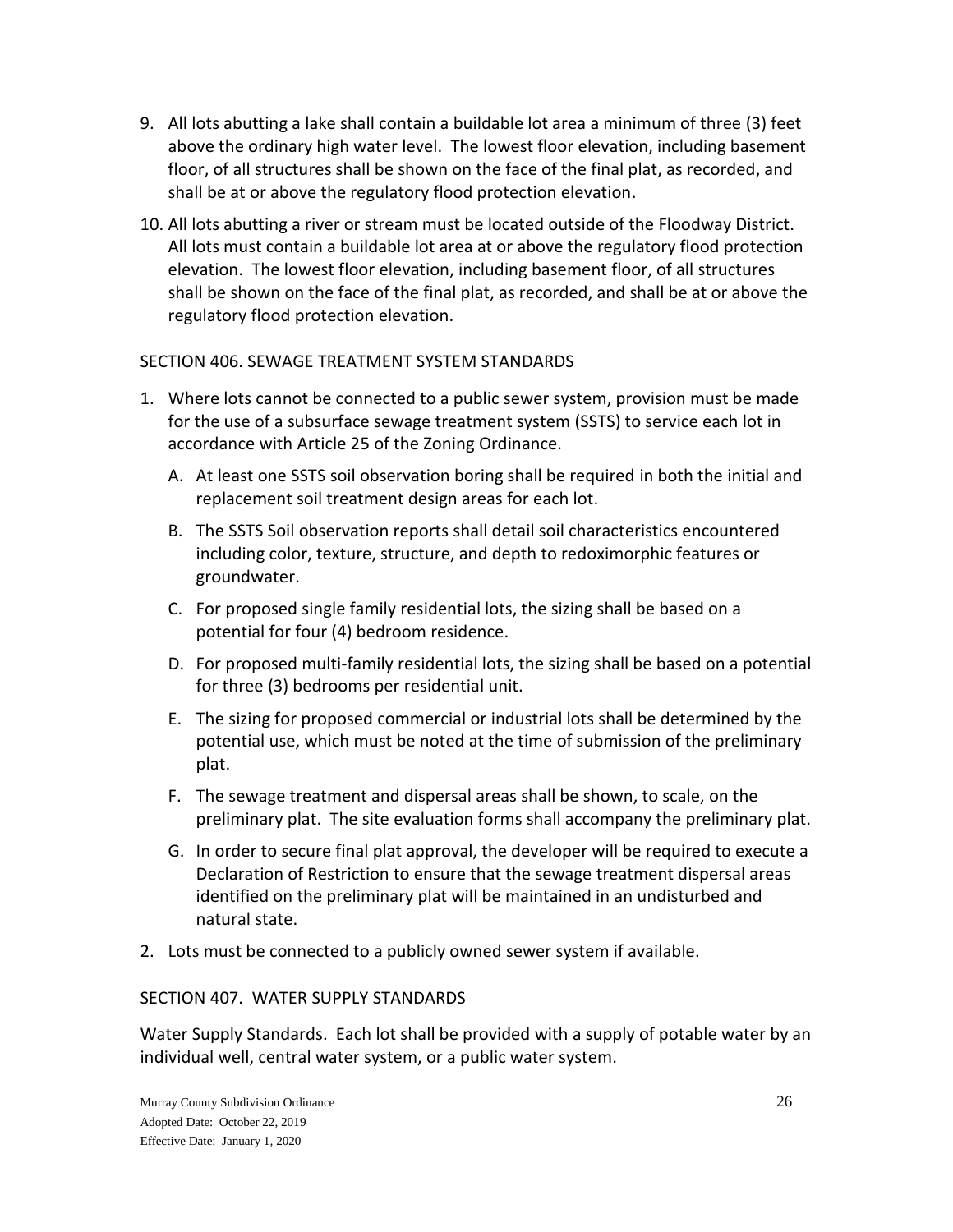#### <span id="page-26-0"></span>SECTION 408. STORMWATER MANAGEMENT STANDARDS

- 1. A stormwater management plan shall be required for any development or redevelopment activity that results in the disturbance of greater than one (1) acre of land.
- 2. Developments shall use best management practices and stormwater management facilities to treat stormwater runoff generated by new or redeveloped impervious surfaces. Designs using surface drainage, vegetation, and infiltration shall be given preference over buried pipes, manmade materials, and facilities.
- 3. Stormwater management facilities shall be designed to minimize the need for maintenance, to provide access for maintenance purposes, and be engineered to be structurally sound.
- 4. All stormwater management facilities shall be designed to manage increased runoff so that the two (2)-year, ten (10)-year, and one hundred (100)-year storm peak discharge rates existing before the proposed development shall not be increased, and accelerated channel erosion will not occur as a result of the proposed land disturbing or development activity.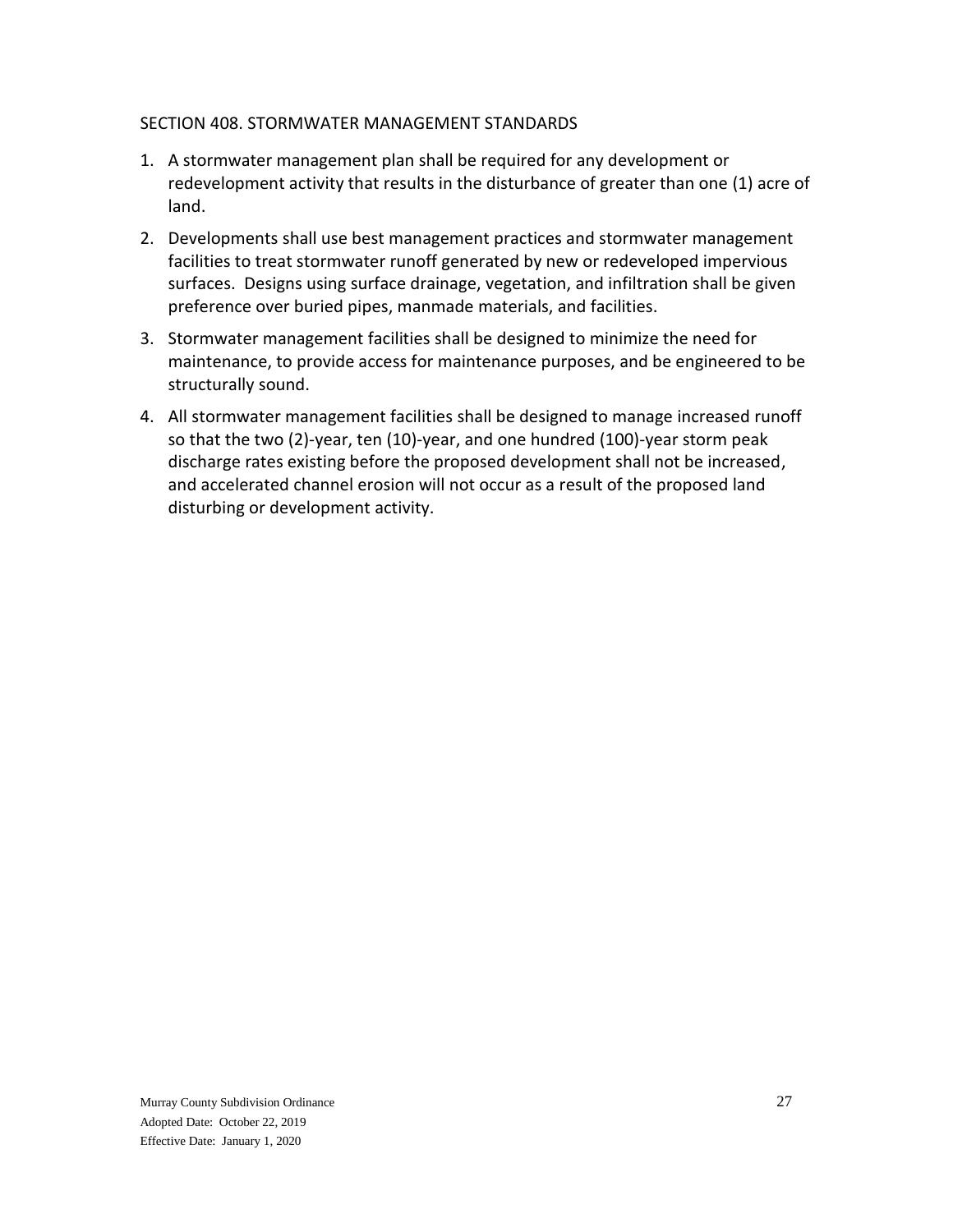# <span id="page-27-0"></span>**ARTICLE 5 SUBDIVISION IMPROVEMENTS**

#### <span id="page-27-1"></span>SECTION 501. GENERAL REQUIREMENTS

- 1. The subdivider shall pay for the cost of all improvements required in the subdivision in accordance with all approved plans and specifications.
- 2. Construction plans, estimates, and proposals for the required improvements shall be prepared at the subdivider's expense by a professional engineer who is registered in the State of Minnesota. Construction plans shall contain an engineer's certificate. All construction plans and estimates shall be reviewed by the County Engineer. Upon final review, the plans shall become a part of the required development agreement described in Section 502 of this Ordinance.
- 3. Before a final plat is approved by the Board, the subdivider shall execute and submit to the Board a development agreement that shall assure that all improvements required under the provisions of this Ordinance shall be completed. The development agreement shall stipulate that no permit of any type shall be issued for land use development until all improvements required by this Ordinance have been made.
- 4. The Board may require, but not be limited to, the following subdivision improvements:
	- A. Roads. The right-of-way of each road dedicated in the plat shall be improved to include a roadway surface and stormwater drainage system in compliance with applicable County and/or township specifications.
	- B. Road Signs. Road signs shall be placed at each intersection in compliance with applicable County specifications. To avoid duplication, all road signage shall be approved by the Board.
	- C. Traffic Control Signs. Traffic control signs shall be placed wherever the Road Authority deems necessary.
	- D. Stormwater Management Facilities. Stormwater management facilities shall be constructed and maintained in accordance with the provisions of this Ordinance.
	- E. Erosion and Sediment Control. An erosion and sediment control plan must be submitted and implemented before development activity is to begin for any new development activity that will disturb over one (1) acre of land.
	- F. Sewer and Water. Subdivision lots shall be connected to a sewage treatment system and provided with a supply of potable water.
	- G. 911 Address System. 911 address signs shall be erected for each subdivision lot in compliance with applicable County specifications.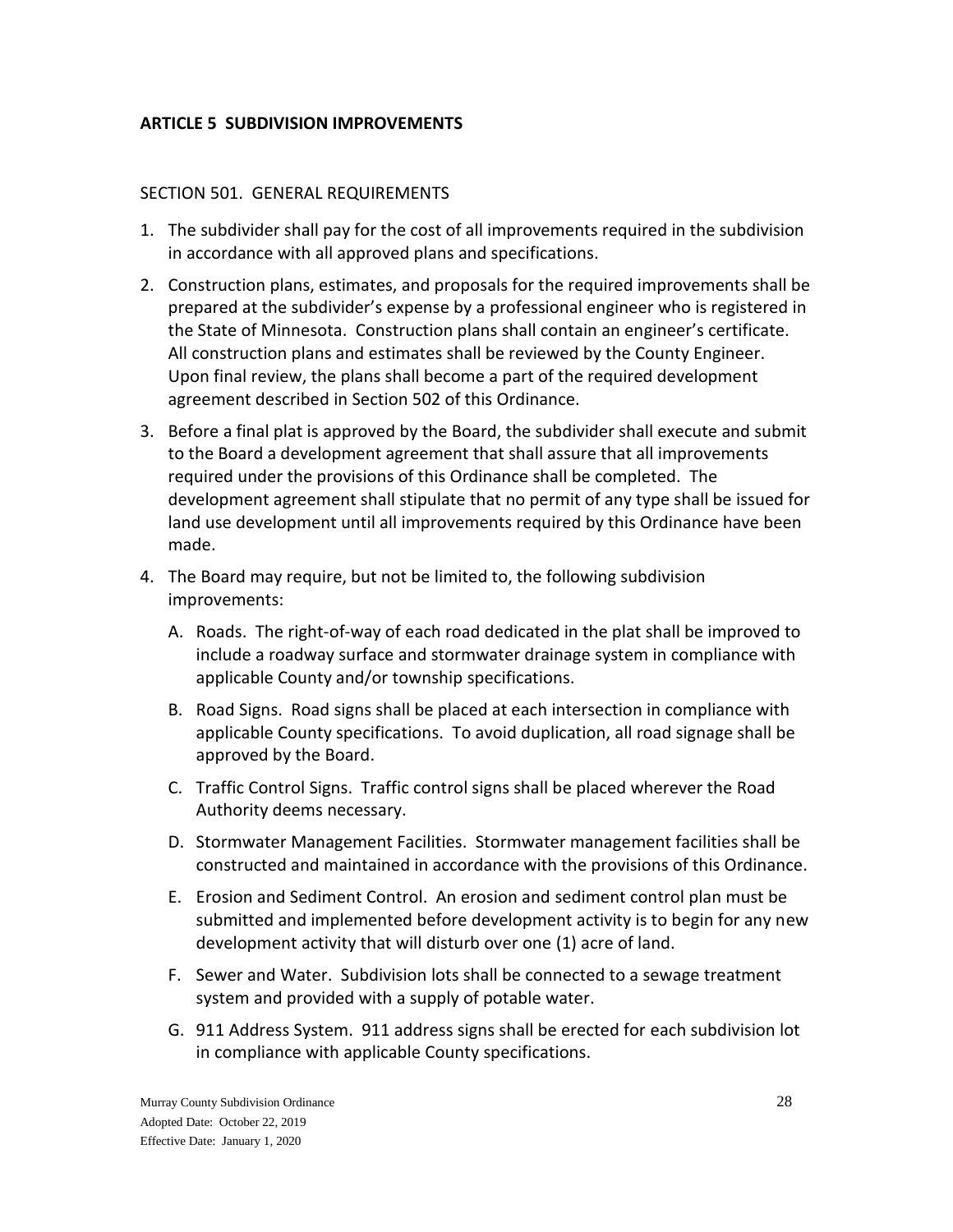#### <span id="page-28-0"></span>SECTION 502. DEVELOPMENT AGREEMENT, FINANCING, AND WARRANTY GUARANTEES

- 1. Before a final plat is approved by the Board, the Board shall require a signed development agreement, with financial and warranty guarantees, between the subdivider and the County and the township having jurisdiction over the improvements to assure the following:
	- A. That the subdivider shall construct and pay for the cost of all improvements required in the subdivision in accordance with the approved plans and specifications.
	- B. Guaranteed completion of all required improvements within a specified time period.
	- C. Guaranteed payment by the subdivider for all costs incurred by the County for review and inspection. This would include preparation and review of plans and specifications by technical assistants and costs incurred by the County Attorney, the County Engineer, and the Zoning Administrator as well as other related costs.
	- D. A guaranteed warranty period for all required improvements.
- 2. The subdivider shall provide a financial guarantee in the form of a performance bond, cash escrow, or letter of credit in the amount of the total estimated cost of construction and the estimated cost to be incurred by the County for review and inspection of the proposed improvements. The financial guarantee shall not be reduced nor released until all improvements have been satisfactorily completed and approved by the County Engineer.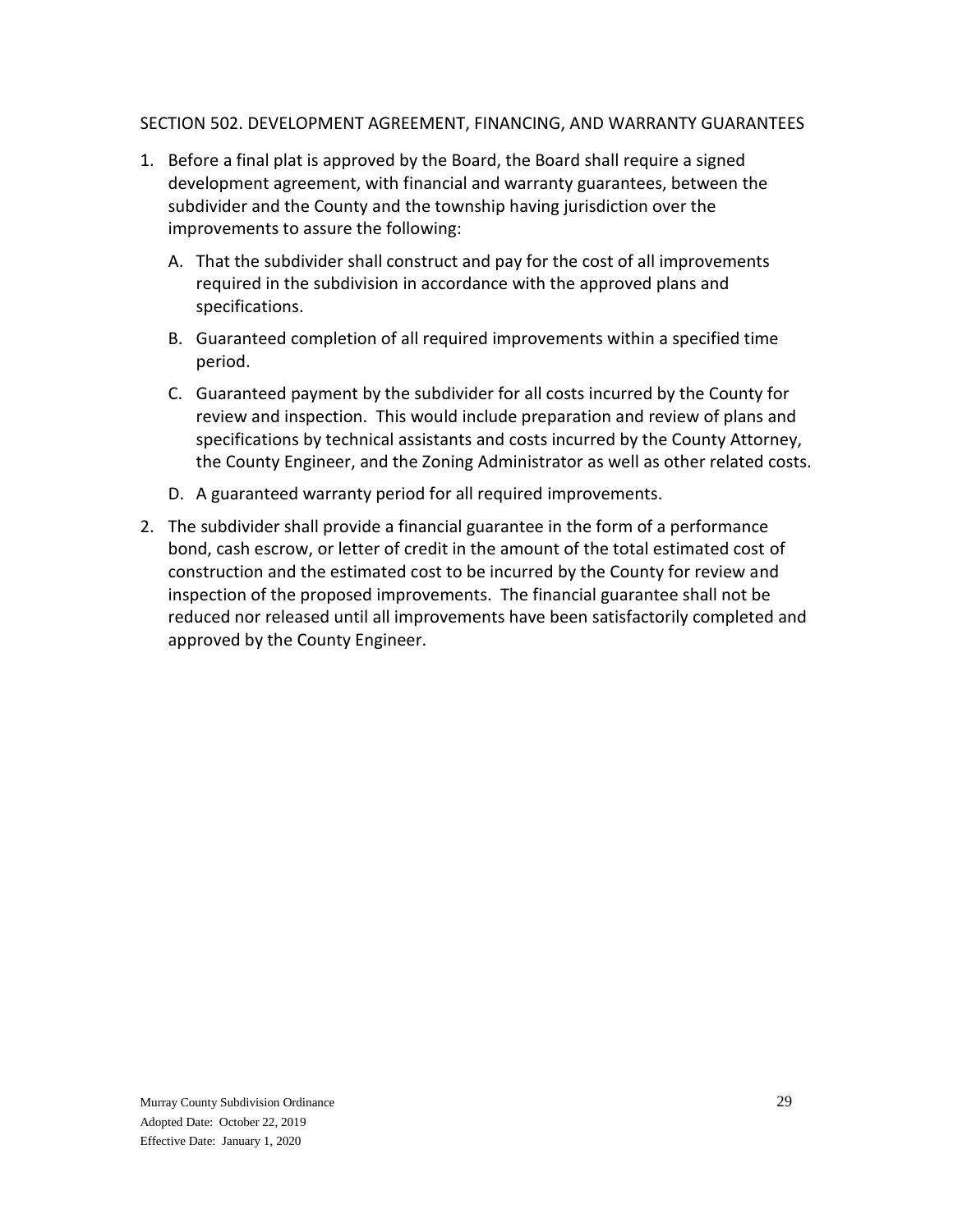# <span id="page-29-0"></span>**ARTICLE 6 SUBDIVISION ADMINISTRATION**

#### <span id="page-29-1"></span>SECTION 601. ADMINISTRATOR

This Ordinance shall be administered and enforced by the Zoning Administrator.

#### <span id="page-29-2"></span>SECTION 602. POWERS AND DUTIES

The Zoning Administrator shall have the following powers and duties and may delegate them to Department staff as necessary:

- 1. To receive and review applications for all types of subdivisions for compliance with the provisions of this Ordinance; or successor ordinance.
- 2. To receive and approve Minor Administrative Subdivisions.
- 3. To receive and review applications for action by the Board, Planning Commission, and/or Board of Adjustment and to provide additional information, recommendations, data and testimony as may be necessary for action to be taken.
- 4. To conduct compliance and other inspections. If violations of this Ordinance; or successor ordinance are discovered, the Zoning Administrator shall notify the violator(s) and take such other steps as are necessary to ensure compliance with this Ordinance.
- 5. To maintain records of all actions taken pursuant to the provisions of this Ordinance; or successor ordinance.
- 6. To assist the public in complying with and understanding their responsibilities and rights under this Ordinance.

## <span id="page-29-3"></span>SECTION 603. BOARD OF ADJUSTMENT

The Murray County Board of Adjustment, as presently established in Article 28 of the Zoning Ordinance; or successor ordinances, shall have the following powers:

- 1. To order the issuance or denial of variances from the provisions of this Ordinance; or successor ordinance, according to procedures in Section 606 of this Ordinance and in Article 32 of the Zoning Ordinance.
- 2. To hear and decide appeals from and review any order, requirement, decision or determination made by the Zoning Administrator with respect to the administration of this Ordinance; or successor ordinance according to procedures in Section 605 of this Ordinance and in Article 32 of the Zoning Ordinance.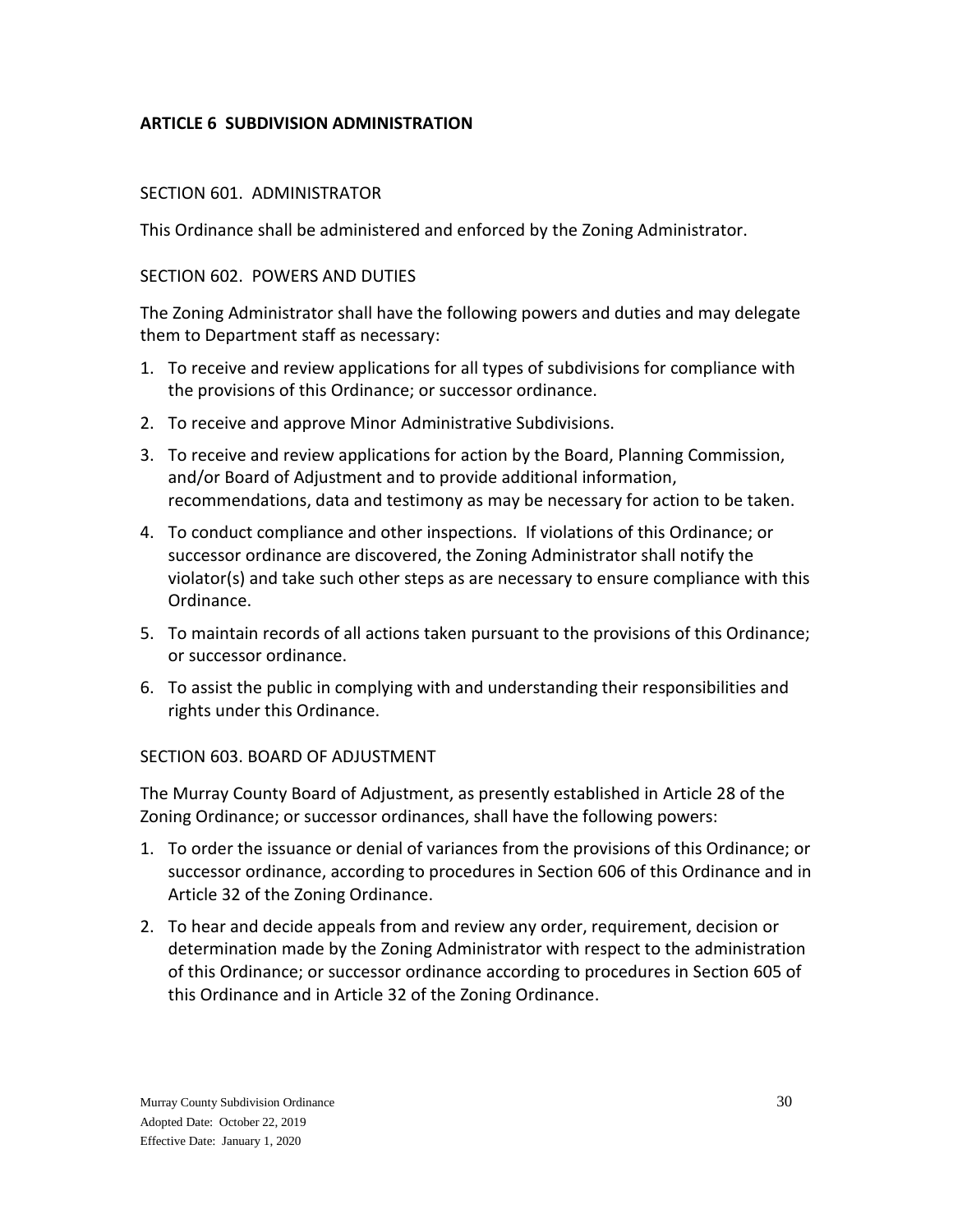## <span id="page-30-0"></span>SECTION 604. PLANNING COMMISSION

The Murray County Planning Commission as established in Article 28 of the Zoning Ordinance; or successor ordinances, shall have the following duties:

- 1. Conduct public hearings for all standard plats, registered land surveys, and common interest communities, according to procedures in Article 3 of this Ordinance and Section 2903 of the Zoning Ordinance.
- 2. Submit recommendations to the Board with respect to the approval or denial of all standard plats, registered land surveys and common interest communities.

## <span id="page-30-1"></span>SECTION 605. APPEALS

An appeal from any decision of the Zoning Administrator may be requested by any aggrieved party in accordance with Article 32 of the Zoning Ordinance; or successor ordinances. The appeal shall be in writing and signed by the appellant and include the following information:

- 1. The particular order, requirement, decision or determination from which the appeal is requested.
- 2. The name and address of the appellant.
- 3. The grounds for the appeal.
- 4. The relief requested by the appellant.

# <span id="page-30-2"></span>SECTION 606. VARIANCES

- 1. Right of Application
	- A. An application for variance shall be signed and in writing on forms to be provided by the Department.
	- B. Except as provided in this Ordinance; or successor ordinance, a variance shall run with the land and remain in effect so long as any condition imposed by the Board of Adjustment is met. Nothing in this Ordinance shall prevent the Board from enacting this Ordinance, or any other Ordinance to change the status of the variance.
	- C. Applications for variance will only be accepted from the owner of the property for which the application is made.
- 2. Criteria for Considering Variances. Variances may only be granted in accordance with Minnesota Statutes, Chapter 394; or successor statutes, and the Zoning Ordinance; or successor ordinances.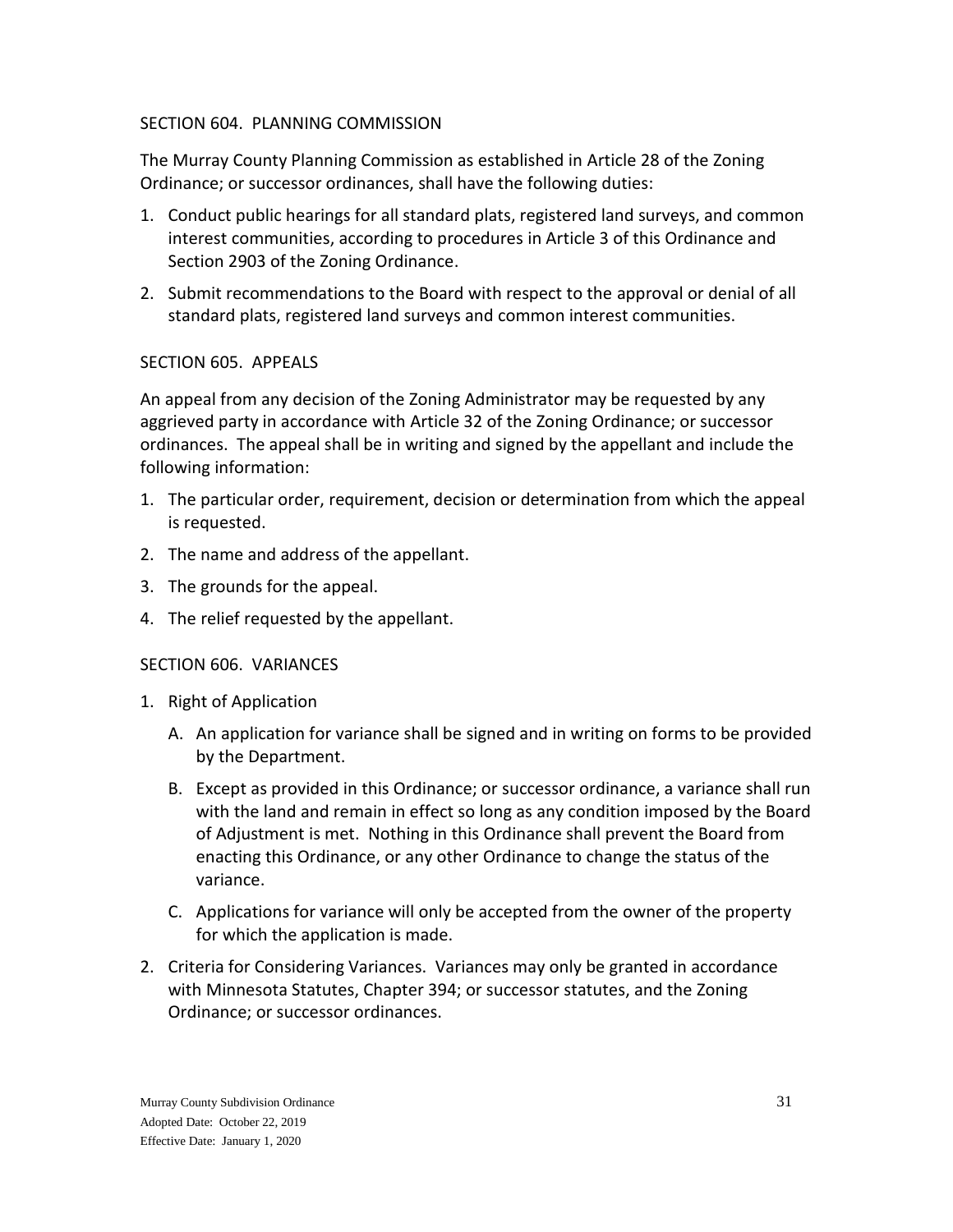- 3. Notice of Hearing. Notice of hearing for all applicants for variance shall be given in accordance with Minnesota Statutes, Chapter 394; or successor statutes. Additional notice shall be given in the following instances:
	- A. Shoreland Overlay District. In instances where the affected property is located in the Shoreland Overlay District, as established in the Zoning Ordinance; or successor ordinances, a copy of the notice of public hearing shall be forwarded to the Department of Natural Resources and postmarked at least 10 days before the public hearing date.
	- B. Township Notice. Prior to acting on a variance application, the Administrator shall submit the application to the Township Board of Supervisors of the Township in which the property is located. The Township Board of Supervisors may review the application and submit written comments or provide verbal testimony to the Board of Adjustment at the time of the public hearing.
- 4. Notice and Certification of Final Action
	- A. Findings of Fact. In conducting a public hearing on a variance application, the Board of Adjustment shall make written findings of fact on each application.
	- B. Recording. After acting on a variance application, the Board of Adjustment shall forward to the Administrator, written findings of fact and their order regarding the application. The Administrator shall then file a certified copy of the Board of Adjustment's order with the Murray County Recorder.
	- C. Shoreland Overlay District. In instances where the affected property is located within the Shoreland Overlay District, as established in the Zoning Ordinance; or successor ordinances, a copy of the final decision granting a variance shall be sent to the Department of Natural Resources and postmarked within ten (10) days of the final action.
- 5. Expiration of Variance. A variance shall expire and be considered null and void two (2) years after the Board of Adjustment's final decision to grant the variance if the subdivision for which the variance is granted has not been recorded in the Office of the County Recorder.
- 6. Reapplication. No application for the same variance, as ruled upon by the Board of Adjustment, shall be resubmitted for a period of twelve (12) months from the date of the decision of the previous application unless the Zoning Administrator, in his or her discretion, determines that, there has been a change in circumstances or new evidence that warrants allowing a new application.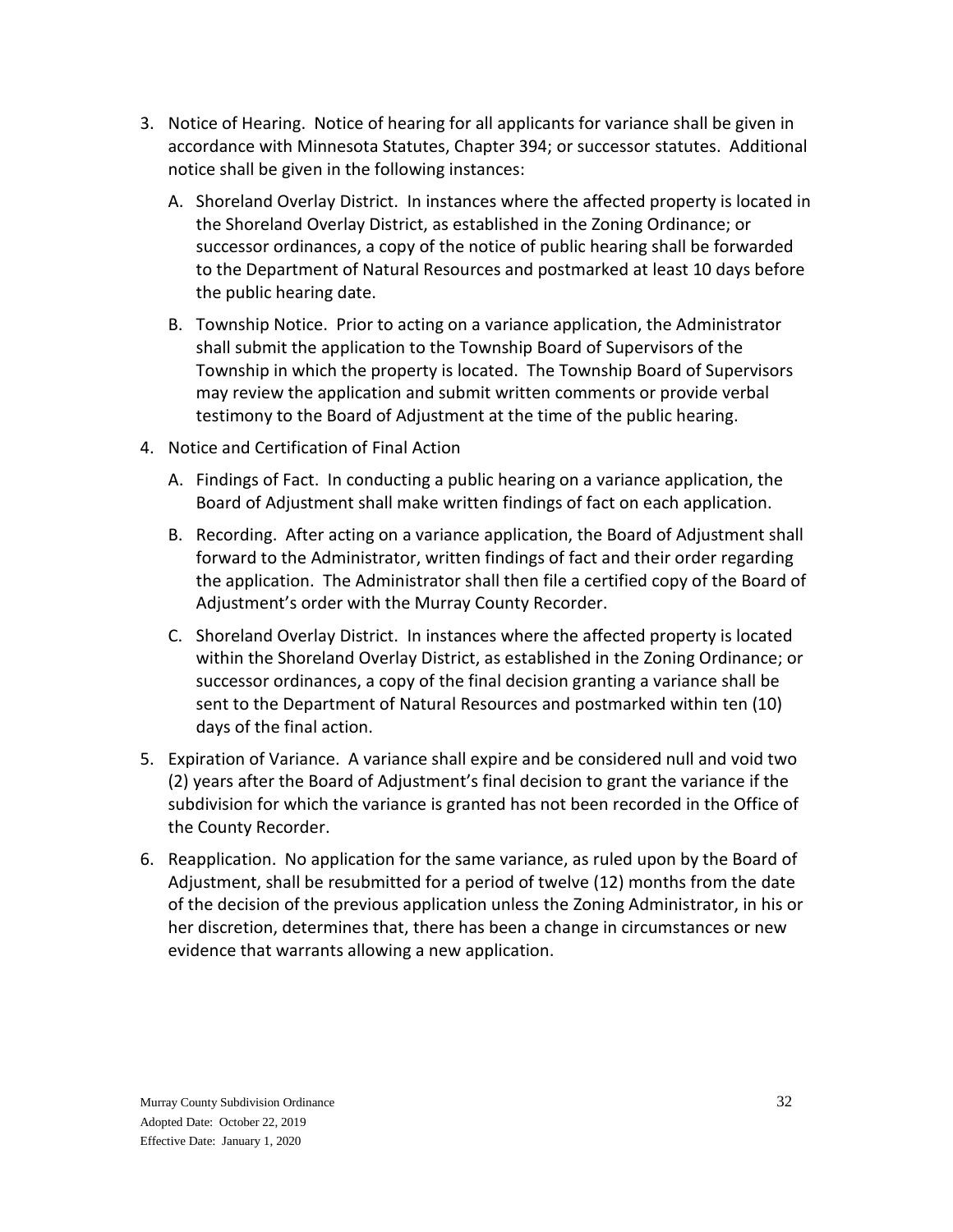7. Appeals. All decisions by the Murray County Board of Adjustment in acting upon or in hearing appeals from any administrative order, requirement, decision or determination or in acting upon applications for variances shall be final except that any aggrieved person or persons, or any department, board, or commission of the jurisdiction or of any state agency shall have the right to appeal within thirty (30) days, after receipt of notice of the decision, to the Murray County District Court pursuant to Minnesota Statutes, Section 394.27, subdivision 9; or successor statutes.

## <span id="page-32-0"></span>SECTION 607. ORDINANCE AMENDMENTS

- 1. Criteria. The County Board may adopt amendments to this Ordinance to reflect changes in the goals and policies of the Comprehensive Plan. Any changes in this Ordinance shall be consistent with the Comprehensive Plan.
- 2. Procedure.
	- A. An amendment to this Ordinance may be initiated by the Board, the Planning Commission or by application of a property owner. An amendment not initiated by the Planning Commission shall be referred to the Planning Commission for their review and recommendation.
	- B. Before the enactment of any ordinance amending this Ordinance, a public hearing shall be held in the manner provided in Minnesota Statutes, Sections 394.26 and 375.51; or successor statutes, and in accordance with Article 33 of the Zoning Ordinance.
- 3. Application for Amendment. An application by a property owner to amend this Ordinance shall include:
	- A. Reason for the requested change;
	- B. Statement regarding compatibility with the Comprehensive Plan.
	- C. Text portion of the existing language to be amended; and
	- D. Proposed amended text.
- 4. Notice of Hearing. Notice of hearing for all amendments to this Ordinance shall be given in accordance with Minnesota Statutes, Sections 394.26 and 375.51; or successor statutes, and with Article 33 of the Zoning Ordinance.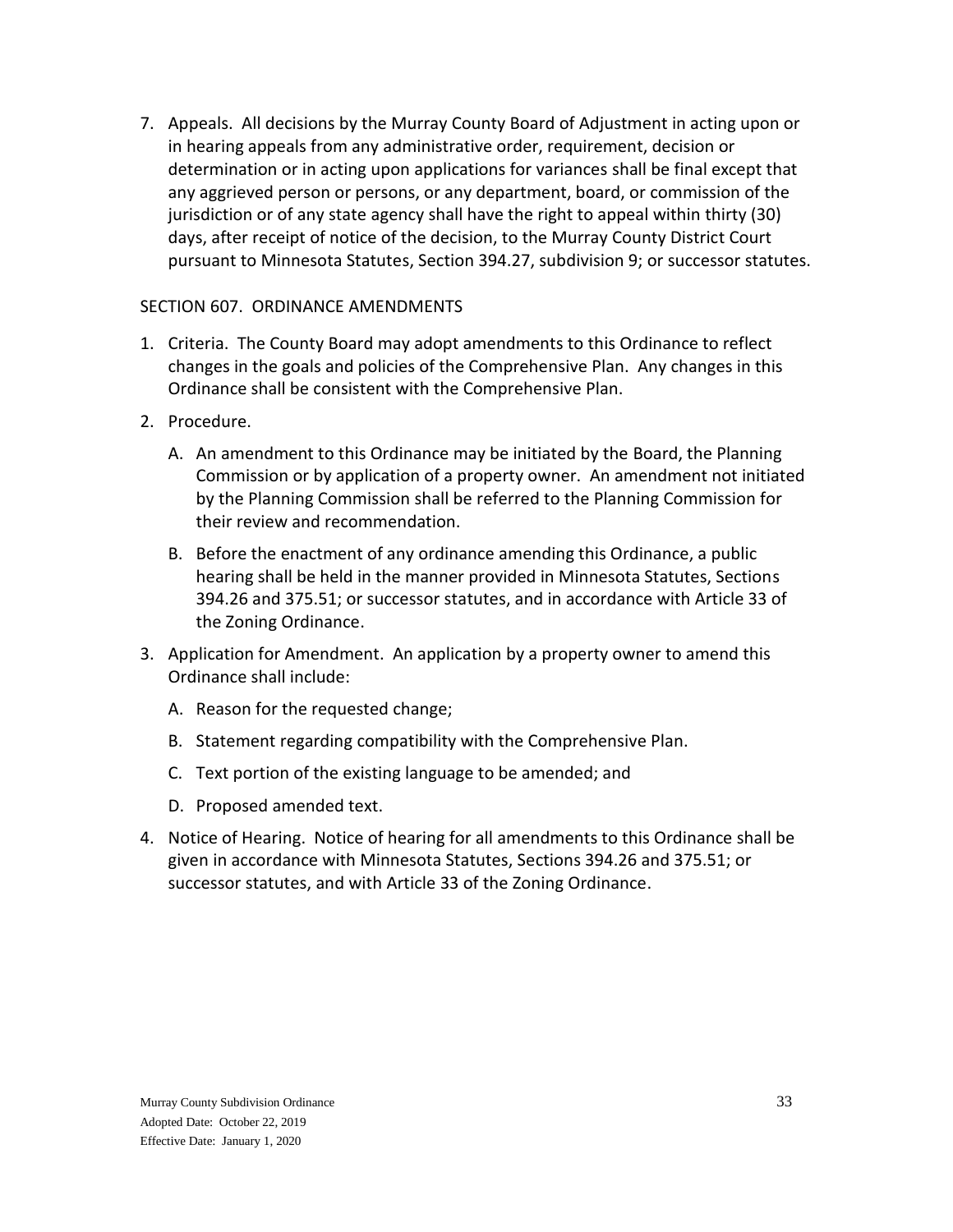## <span id="page-33-0"></span>**ARTICLE 7 VIOLATIONS, PENALTIES, REMEDIES AND FEES**

#### <span id="page-33-1"></span>SECTION 701. VIOLATIONS AND PENALTIES

Violation Consistutes a Misdemeanor: Violation of the provisions of this Ordinance or failure to comply with any of its requirements (including violations of conitions and safeguards established in connection with grants of variances or conditional uses) constitute a misdemeanor and will be punishable as defined by law.

#### <span id="page-33-2"></span>SECTION 702. REMEDIES

Nothing in this ordinance restricts Murray County from taking such other lawful action as is necessary to prevent, or remedy any violation. If the responsible party does not appropriately respond to the Zoning Administrator within the specified period of time, each additional day that lapses will constitute an additional violation of this Ordinance and will be prosecuted accordingly.

#### <span id="page-33-3"></span>SECTION 703. FEES

To defray the administrative cost of processing requests of this Ordinance; or successor ordinance, a fee not exceeding administrative costs shall be paid by the applicant. Such fees shall be determined by the Board.